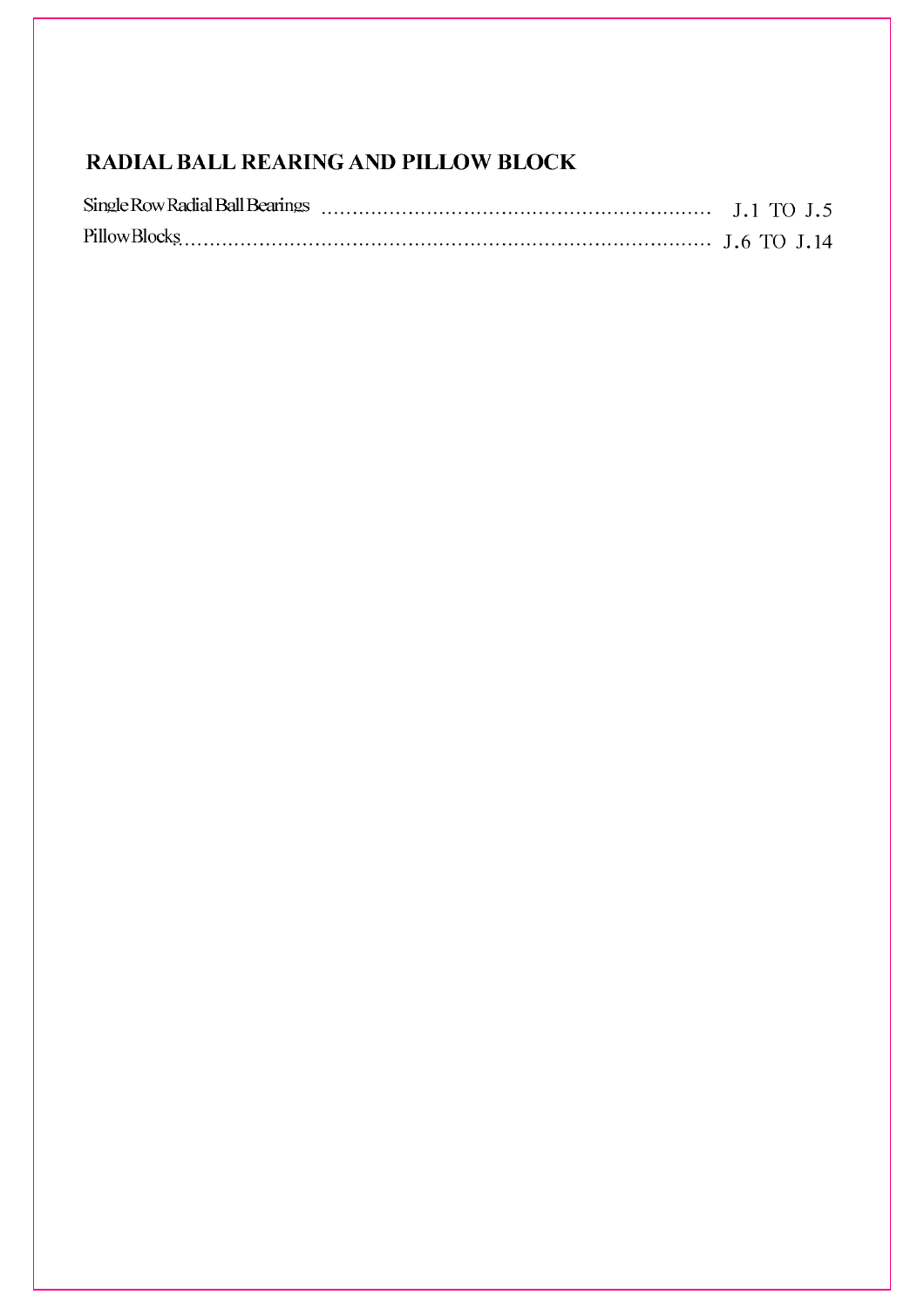

F

### RADIAL BALL BEARING AND PILLOW BLOCK

**Single Row Radial Ball Bearings Series 6000** 





ZZ





| searing |     | <b>Bore</b><br>d | <b>Outer Diameter</b><br>D |         | W                      | Width  | Radius | $\mathbf{r}$ | <b>Basic Load Rating</b><br>lbs. |                      | Weight |
|---------|-----|------------------|----------------------------|---------|------------------------|--------|--------|--------------|----------------------------------|----------------------|--------|
| No.     | mm  | in.              | mm                         | in.     | mm                     | in.    | mm     | in.          | Dynamic<br>С                     | <b>Stastic</b><br>Co | lbs.   |
| 6000    | 10  | 0.3937           |                            | 1.0236  | 8                      | 0.3150 | 0.5    | 0.020        | 1030                             | 440                  | 0.042  |
|         |     |                  | 26                         |         |                        |        |        |              |                                  |                      |        |
| 6001    | 12  | 0.4724           | 28                         | 1.1024  | 8                      | 0.3150 | 0.5    | 0.020        | 1150                             | 540                  | 0.049  |
| 6002    | 15  | 0.5906           | 32                         | 1.2598  | 9                      | 0.3543 | 0.5    | 0.020        | 1260                             | 635                  | 0.066  |
| 6003    | 17  | 0.6693           | 35                         | 1.3780  | 10                     | 0.3937 | 0.5    | 0.020        | 1530                             | 755                  | 0.086  |
| 6004    | 20  | 0.7874           | 42                         | 1.6535  | 12                     | 0.4724 | 1.0    | 0.039        | 2110                             | 1140                 | 0.152  |
| 6005    | 25  | 0.9843           | 47                         | 1.8504  | 12                     | 0.4724 | 1.0    | 0.039        | 2260                             | 1320                 | 0.176  |
| 6006    | 30  | 1.1811           | 55                         | 2.1654  | 13                     | 0.5118 | 1.5    | 0.059        | 2970                             | 1860                 | 0.256  |
| 6007    | 35  | 1.3780           | 62                         | 2.4409  | 14<br>$\sigma_{\rm c}$ | 0.5512 | 1.5    | 0.059        | 3600                             | 2310                 | 0.342  |
| 6008    | 40  | 1.5748           | 68                         | 2.6772  | 15                     | 0.5906 | 1.5    | 0.059        | 3750                             | 2590                 | 0.423  |
| 6009    | 45  | 1.7717           | 75                         | 2.9528  | 16                     | 0.6299 | 1.5    | 0.059        | 4700                             | 3400                 | 0.540  |
| 6010    | 50  | 1.9685           | 80                         | 3.1496  | 16                     | 0.6299 | 1.5    | 0.059        | 4900                             | 3750                 | 0.575  |
| 6011    | 55  | 2.1654           | 90                         | 3.5433  | 18                     | 0.7087 | 1.5    | 0.059        | 6350                             | 4800                 | 0.849  |
| 6012    | 60  | 2.3622           | 95                         | 3.7402  | 18                     | 0.7087 | 2.0    | 0.079        | 6600                             | 5200                 | 0.915  |
| 6013    | 65  | 2.5591           | 100                        | 3.9370  | 18                     | 0.7087 | 2.0    | 0.079        | 6850                             | 5650                 | 0.959  |
| 6014    | 70  | 2.7559           | 110                        | 4.3307  | 20                     | 0.7874 | 2.0    | 0.079        | 8550                             | 6950                 | 1.33   |
| 6015    | 75  | 2.9528           | 115                        | 4.5276  | 20                     | 0.7874 | 2.0    | 0.079        | 8900                             | 7550                 | 1.41   |
| 6016    | 80  | 3.1496           | 125                        | 4.9213  | 22                     | 0.8661 | 2.0    | 0.079        | 10700                            | 8950                 | 1.87   |
| 6017    | 85  | 3.3465           | 130                        | 5.1181  | 22                     | 0.8661 | 2.0    | 0.079        | 11100                            | 9700                 | 1.96   |
| 6018    | 90  | 3.5433           | 140                        | 5.5118  | 24                     | 0.9449 | 2.5    | 0.098        | 13100                            | 11200                | 2.56   |
| 6019    | 95  | 3.7402           | 145                        | 5.7087  | 24                     | 0.9449 | 2.5    | 0.098        | 13600                            | 12100                | 2.67   |
| 6020    | 100 | 3.9370           | 150                        | 5.9055  | 24                     | 0.9449 | 2.5    | 0.098        | 13500                            | 12200                | 2.76   |
| 6021    | 105 | 4.1339           | 160                        | 6.2992  | 26                     | 1.0236 | 3.0    | 0.118        | 16300                            | 14800                | 3.51   |
| 6022    | 110 | 4.3307           | 170                        | 6.6929  | 28                     | 1.1024 | 3.0    | 0.118        | 18400                            | 16400                | 4.32   |
| 6024    | 120 | 4.7244           | 180                        | 7.0866  | 28                     | 1.1024 | 3.0    | 0.118        | 19100                            | 17800                | 4.56   |
| 6026    | 130 | 5.1181           | 200                        | 7.8740  | 33                     | 1.2992 | 3.0    | 0.118        | 23900                            | 22700                | 6.97   |
| 6028    | 140 | 5.5118           | 210                        | 8.2677  | 33                     | 1.2992 | 3.0    | 0.118        | 24700                            | 24400                | 7.39   |
| 6030    | 150 | 5.9055           | 225                        | 8.8583  | 35                     | 1.3780 | 3.50   | 0.138        | 28300                            | 28300                | 8.99   |
| 6032    | 160 | 6.2992           | 240                        | 9.4488  | 38                     | 1.4961 | 3.5    | 0.138        | 32000                            | 32500                | 11.10  |
| 6034    | 170 | 6.6929           | 260                        | 10.2362 | 42                     | 1.6535 | 3.5    | 0.138        | 38000                            | 38500                | 17.50  |

6040 200 \*Larger sizes available upon request.

180

190

7.0866

7.4803

7.8740

280

290

310

11.0236

11.4173

12.2047

46

46

51

CALL FOR PRICE

6036

6038

1.8110

1.8110

2.0079

 $3.5\,$ 

 $3.5$ 

 $3.5\,$ 

0.138

0.138

0.138

42500

44000

49000

44500

48500

54500

22.70

23.80

30.60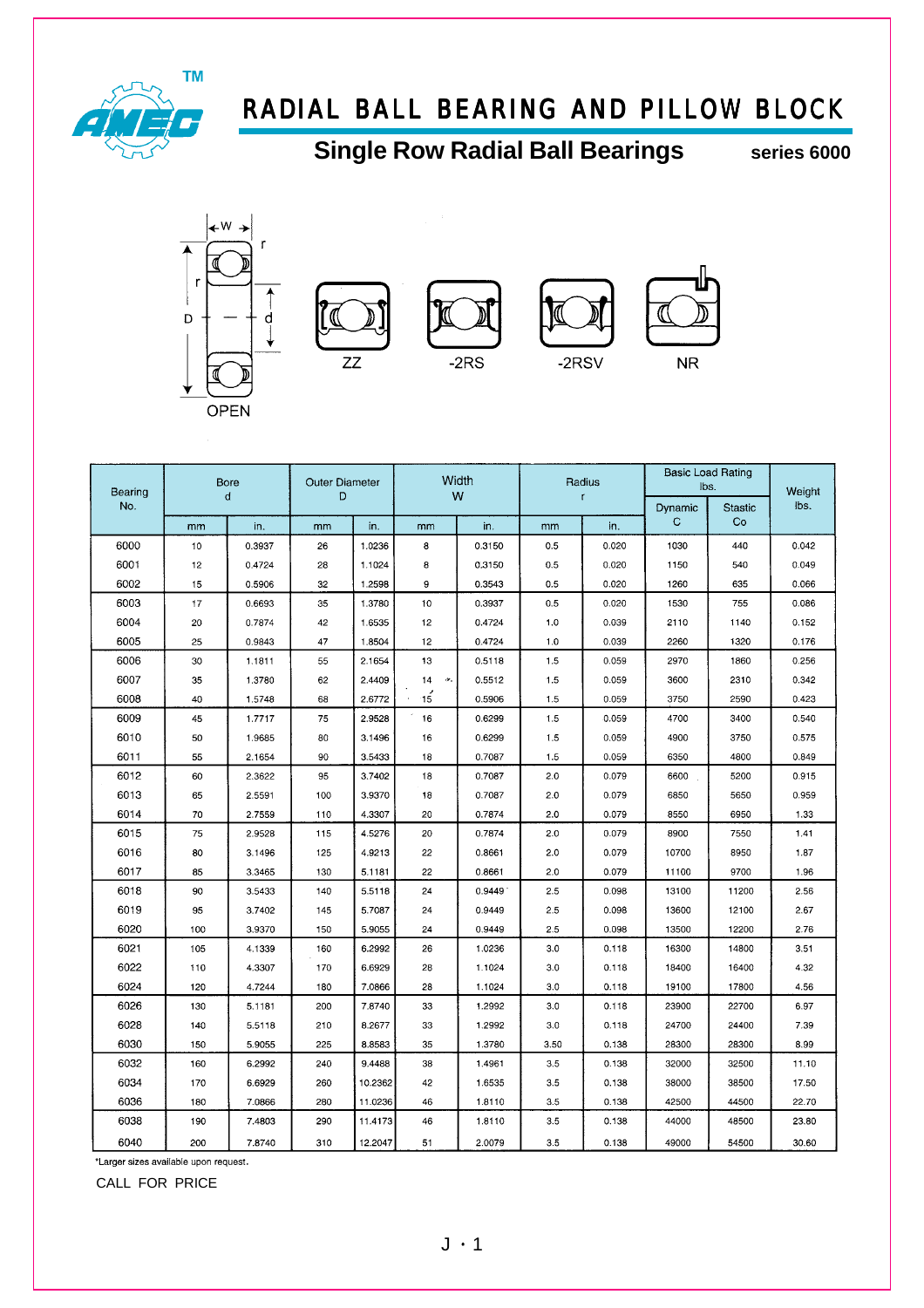

**NR** 

### **Single Row Radial Ball Bearings Series 6200**









| Bearing  |        | Bore<br>d |     | Outer Diameter<br>D |    | Width<br>W |     | Radius<br>r. |                        | <b>Basic Load Rating</b><br>lbs. | Weight |
|----------|--------|-----------|-----|---------------------|----|------------|-----|--------------|------------------------|----------------------------------|--------|
| No.      | mm     | in.       | mm  | in.                 | mm | in.        | mm  | in.          | Dynamic<br>$\mathsf C$ | <b>Static</b><br>Co              | lbs.   |
| 6200     | 10     | 0.3937    | 30  | 1.1811              | 9  | 0.3543     | 1.0 | 0.039        | 1150                   | 540                              | 0.071  |
| 6201     | 12     | 0.4724    | 32  | 1.2598              | 10 | 0.3937     | 1.0 | 0.039        | 1370                   | 615                              | 0.082  |
| 6201-1/2 | 12.7   | 0.5000    | 32  | 1.2598              | 10 | 0.3937     | 1.0 | 0.039        | 1370                   | 615                              | 0.082  |
| 6201-13  | 13     | 0.5118    | 32  | 1.2598              | 10 | 0.3937     | 1.0 | 0.039        | 1370                   | 615                              | 0.082  |
| 6202     | 15     | 0.5906    | 35  | 1.3780              | 11 | 0.4331     | 1.0 | 0.039        | 1740                   | 805                              | 0.099  |
| 6202-1/2 | 12.7   | 0.5000    | 35  | 1.3780              | 11 | 0.4331     | 1.0 | 0.039        | 1740                   | 805                              | 0.110  |
| 6202-5/8 | 15.875 | 0.6250    | 35  | 1.3780              | 11 | 0.4331     | 1.0 | 0.039        | 1740                   | 805                              | 0.090  |
| 6202-16  | 16     | 0.6299    | 35  | 1.3780              | 11 | 0.4331     | 1.0 | 0.039        | 1740                   | 805                              | 0.090  |
| 6203     | 17     | 0.6693    | 40  | 1.5748              | 12 | 0.4724     | 1.0 | 0.039        | 2160                   | 1030                             | 0.143  |
| 6203-1/2 | 12.7   | 0.500     | 40  | 1.5748              | 12 | 0.4724     | 1.0 | 0.039        | 2160                   | 1030                             | 0.154  |
| 6203-15  | 15     | 0.5906    | 40  | 1.5748              | 12 | 0.4724     | 1.0 | 0.039        | 2160                   | 1030                             | 0.148  |
| 6203-5/8 | 15.875 | 0.6250    | 40  | 1.5748              | 12 | 0.4724     | 1.0 | 0.039        | 2160                   | 1030                             | 0.150  |
| 6203-16  | 16     | 0.6299    | 40  | 1.5748              | 12 | 0.4724     | 1.0 | 0.039        | 2160                   | 1030                             | 0.150  |
| 6203-3/4 | 19.05  | 0.7500    | 40  | 1.5748              | 12 | 0.4724     | 1.0 | 0.039        | 2160                   | 1030                             | 0.140  |
| 6204     | 20     | 0.7874    | 47  | 1.8504              | 14 | 0.5512     | 1.5 | 0.059        | 2890                   | 1500                             | 0.234  |
| 6204-3/4 | 19.05  | 0.7500    | 47  | 1.8504              | 14 | 0.5512     | 1.5 | 0.059        | 2890                   | 1500                             | 0.236  |
| 6204-7/8 | 22.225 | 0.8750    | 47  | 1.8504              | 14 | 0.5512     | 1.5 | 0.059        | 2890                   | 1500                             | 0.230  |
| 6205     | 25     | 0.9843    | 52  | 2.0472              | 15 | 0.5906     | 1.5 | 0.059        | 3150                   | 1770                             | 0.282  |
| 6205-1   | 25.4   | 1.0000    | 52  | 2.0472              | 15 | 0.5906     | 1.5 | 0.059        | 3150                   | 1770                             | 0.280  |
| 6206     | 30     | 1.1811    | 62  | 2.4409              | 16 | 0.6299     | 1.5 | 0.059        | 4400                   | 2540                             | 0.439  |
| 6207     | 35     | 1.3780    | 72  | 2.8346              | 17 | 0.6693     | 2.0 | 0.079        | 5750                   | 3450                             | 0.635  |
| 6208     | 40     | 1.5748    | 80  | 3.1496              | 18 | 0.7087     | 2.0 | 0.079        | 6550                   | 4000                             | 0.807  |
| 6209     | 45     | 1.7717    | 85  | 3.3465              | 19 | 0.7480     | 2.0 | 0.079        | 7350                   | 4600                             | 0.897  |
| 6210     | 50     | 1.9685    | 90  | 3.5433              | 20 | 0.7874     | 2.0 | 0.079        | 7900                   | 5200                             | 1.02   |
| 6211     | 55     | 2.1654    | 100 | 3.9370              | 21 | 0.8268     | 2.5 | 0.098        | 9750                   | 6550                             | 1.34   |
| 6212     | 60     | 2.3622    | 110 | 4.3307              | 22 | 0.8661     | 2.5 | 0.098        | 11800                  | 8150                             | 1.73   |
| 6213     | 65     | 2.5591    | 120 | 4.7244              | 23 | 0.9055     | 2.5 | 0.098        | 12900                  | 9000                             | 2.18   |
| 6214     | 70     | 2.7559    | 125 | 4.9213              | 24 | 0.9449     | 2.5 | 0.098        | 14000                  | 9900                             | 2.36   |
| 6215     | 75     | 2.9528    | 130 | 5.1181              | 25 | 0.9843     | 2.5 | 0.098        | 14900                  | 11100                            | 2.60   |
| 6216     | 80     | 3.1496    | 140 | 5.5118              | 26 | 1.0236     | 3.0 | 0.118        | 16300                  | 11900                            | 3.09   |
| 6217     | 85     | 3.3465    | 150 | 5.9055              | 28 | 1.1024     | 3.0 | 0.118        | 18700                  | 14300                            | 3.95   |
| 6218     | 90     | 3.5433    | 160 | 6.2992              | 30 | 1.1811     | 3.0 | 0.118        | 21600                  | 16100                            | 4.74   |
| 6219     | 95     | 3.7402    | 170 | 6.6929              | 32 | 1.2598     | 3.5 | 0.138        | 24500                  | 18400                            | 5.78   |
| 6220     | 100    | 3.9370    | 180 | 7.0866              | 34 | 1.3386     | 3.5 | 0.138        | 27500                  | 20900                            | 6.92   |
| 6221     | 105    | 4.1339    | 190 | 7.4803              | 36 | 1.4173     | 3.5 | 0.138        | 29900                  | 23500                            | 8.16   |
| 6222     | 110    | 4.3307    | 200 | 7.8740              | 38 | 1.4961     | 3.5 | 0.138        | 32500                  | 26300                            | 9.61   |
| 6224     | 120    | 4.7244    | 215 | 8.4646              | 40 | 1.5748     | 3.5 | 0.138        | 35000                  | 29500                            | 11.4   |
| 6226     | 130    | 5.1181    | 230 | 9.0551              | 40 | 1.5748     | 4.0 | 0.157        | 37500                  | 33000                            | 12.8   |
| 6228     | 140    | 5.5118    | 250 | 9.8425              | 42 | 1.6535     | 4.0 | 0.157        | 37500                  | 33500                            | 16.5   |
| 6230     | 150    | 5.9055    | 270 | 10.6299             | 45 | 1.7717     | 4.0 | 0.157        | 39500                  | 37500                            | 20.7   |
| 6232     | 160    | 6.2992    | 290 | 11.4173             | 48 | 1.8898     | 4.0 | 0.157        | 41500                  | 42000                            | 31.5   |
| 6234     | 170    | 6.6929    | 310 | 12.2047             | 52 | 2.0472     | 5.0 | 0.197        | 47500                  | 50000                            | 38.6   |
| 6236     | 180    | 7.0866    | 320 | 12.5984             | 52 | 2.0472     | 5.0 | 0.197        | 51000                  | 54000                            | 40.3   |
| 6238     | 190    | 7.4803    | 340 | 13.3858             | 55 | 2.1654     | 5.0 | 0.197        | 57500                  | 63500                            | 50.7   |
| 6240     | 200    | 7.8740    | 360 | 14.1732             | 58 | 2.2835     | 5.0 | 0.197        | 60500                  | 70000                            | 62.2   |

CALL FOR PRICE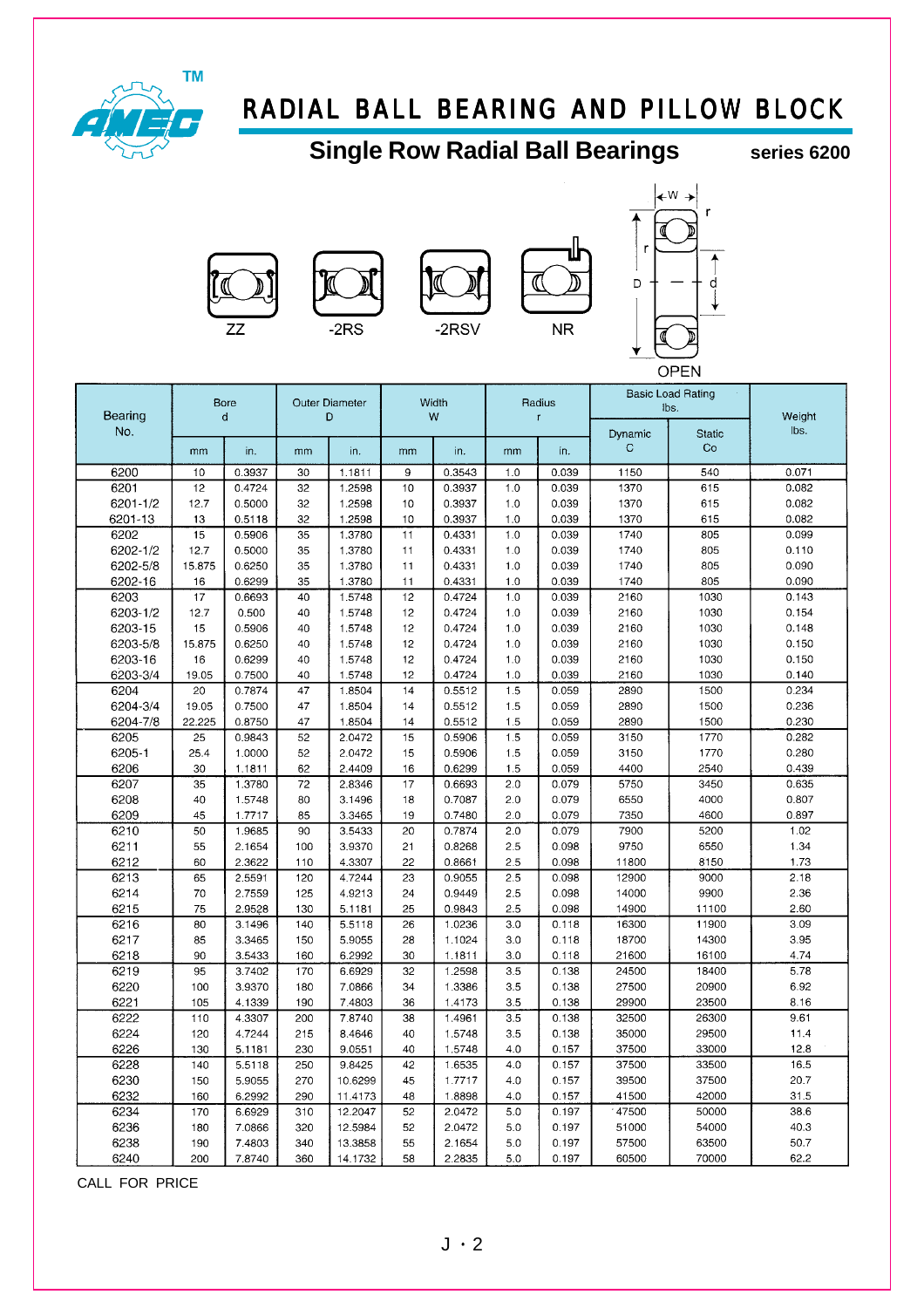

### **Single Row Radial Ball Bearings Series 6300**





77





| Bearing<br>No. | Bore<br>d |        |     | <b>Outer Diameter</b><br>Ð |    | Width<br>W |     | Radius<br>r | lbs.         | <b>Basic Load Rating</b>     | Weight<br>lbs. |
|----------------|-----------|--------|-----|----------------------------|----|------------|-----|-------------|--------------|------------------------------|----------------|
|                | mm        | in.    | mm  | in.                        | mm | in.        | mm  | in.         | Dynamic<br>C | <b>Static</b><br>$C_{\circ}$ |                |
| 6300           | 10        | 0.3937 | 35  | 1.3780                     | 11 | 0.4331     | 1.0 | 0.039       | 1840         | 785                          | 0.117          |
| 6301           | 12        | 0.4724 | 37  | 1.4567                     | 12 | 0.4724     | 1.5 | 0.059       | 2180         | 940                          | 0.132          |
| 6302           | 15        | 0.5906 | 42  | 1.6535                     | 13 | 0.5118     | 1.5 | 0.059       | 2570         | 1220                         | 0.181          |
| 6303           | 17        | 0.6693 | 47  | 1.8504                     | 14 | 0.5512     | 1.5 | 0.059       | 3050         | 1470                         | 0.254          |
| 6304           | 20        | 0.7874 | 52  | 2.0472                     | 15 | 0.5906     | 2.0 | 0.079       | 3600         | 1770                         | 0.317          |
| 6305           | 25        | 0.9843 | 62  | 2.4409                     | 17 | 0.6693     | 2.0 | 0.079       |              |                              |                |
| 6306           |           |        |     |                            |    |            |     |             | 4750         | 2460                         | 0.511          |
| 6307           | 30        | 1.1811 | 72  | 2.8346                     | 19 | 0.7480     | 2.0 | 0.079       | 6000         | 3400                         | 0.763          |
|                | 35        | 1.3780 | 80  | 3.1496                     | 21 | 0.8268     | 2.5 | 0.098       | 7500         | 4300                         | 1.01           |
| 6308           | 40        | 1.5748 | 90  | 3.5433                     | 23 | 0.9055     | 2.5 | 0.098       | 9150         | 5400                         | 1.40           |
| 6309           | 45        | 1.7717 | 100 | 3.9370                     | 25 | 0.9843     | 2.5 | 0.098       | 11900        | 7200                         | 1.84           |
| 6310           | 50        | 1.9685 | 110 | 4.3307                     | 27 | 1.0630     | 3.0 | 0.118       | 13900        | 8600                         | 2.36           |
| 6311           | 55        | 2.1654 | 120 | 4.7244                     | 29 | 1.1417     | 3.0 | 0.118       | 16100        | 10100                        | 3.02           |
| 6312           | 60        | 2.3622 | 130 | 5.1181                     | 31 | 1.2205     | 3.5 | 0.138       | 18400        | 11700                        | 3.75           |
| 6313           | 65        | 2.5591 | 140 | 5.5118                     | 33 | 1.2992     | 3.5 | 0.138       | 20800        | 13400                        | 4.59           |
| 6314           | 70        | 2.7559 | 150 | 5.9055                     | 35 | 1.3780     | 3.5 | 0.138       | 23400        | 15300                        | 5.56           |
| 6315           | 75        | 2.9526 | 160 | 6.2992                     | 37 | 1.4567     | 3.5 | 0.138       | 25500        | 17400                        | 6.66           |
| 6316           | 80        | 3.1496 | 170 | 6.6929                     | 39 | 1.5354     | 3.5 | 0.138       | 27600        | 19500                        | 7.91           |
| 6317           | 85        | 3.3465 | 180 | 7.0866                     | 41 | 1.6142     | 4.0 | 0.157       | 29800        | 21800                        | 9.33           |
| 6318           | 90        | 3.5433 | 190 | 7.4803                     | 43 | 1.6929     | 4.0 | 0.157       | 32000        | 24100                        | 10.8           |
| 6319           | 95        | 3.7402 | 200 | 7.8740                     | 45 | 1.7717     | 4.0 | 0.157       | 34500        | 26600                        | 12.5           |
| 6320           | 100       | 3.9370 | 215 | 8.4646                     | 47 | 1.8504     | 4.0 | 0.157       | 39000        | 31500                        | 15.4           |
| 6321           | 105       | 4.1339 | 225 | 8.8583                     | 49 | 1.9291     | 4.0 | 0.157       | 41500        | 34500                        | 17.7           |
| 6322           | 110       | 4.3307 | 240 | 9.4488                     | 50 | 1.9685     | 4.0 | 0.157       | 40000        | 40500                        | 21.0           |
| 6324           | 120       | 4.7244 | 260 | 10.2362                    | 55 | 2.1654     | 4.0 | 0.157       | 46500        | 41500                        | 27.3           |
| 6326           | 130       | 5.1181 | 280 | 11.0236                    | 58 | 2.2835     | 5.0 | 0.197       | 51500        | 48000                        | 33.3           |
| 6328           | 140       | 5.5118 | 300 | 11.8110                    | 62 | 2.4409     | 5.0 | 0.197       | 57000        | 55500                        | 40.8           |
| 6330           | 150       | 5.9055 | 320 | 12.5984                    | 65 | 2.5591     | 5.0 | 0.197       | 61500        | 63500                        | 57.8           |
| 6332           | 160       | 6.2992 | 340 | 13.3858                    | 68 | 2.6772     | 5.0 | 0.197       | 62500        | 64500                        | 63.9           |
| 6334           | 170       | 6.6929 | 360 | 14.1732                    | 72 | 2.8346     | 5.0 | 0.197       | 73500        | 80000                        | 76.1           |
| 6336           | 180       | 7.0866 | 380 | 14.9606                    | 75 | 2.9528     | 5.0 | 0.197       | 79500        | 91500                        | 93.5           |
| 6338           | 190       | 7.4803 | 400 | 15.7480                    | 78 | 3.0709     | 6.0 | 0.236       | 79500        | 93000                        | 108.0          |
| 6340           | 200       | 7.8740 | 420 | 16.5354                    | 80 | 3.1496     | 6.0 | 0.236       | 92000        | 113000                       | 1220           |

\*Larger sizes available upon request.

please call us for other single row radial ball bearing.

CALL FOR PRICE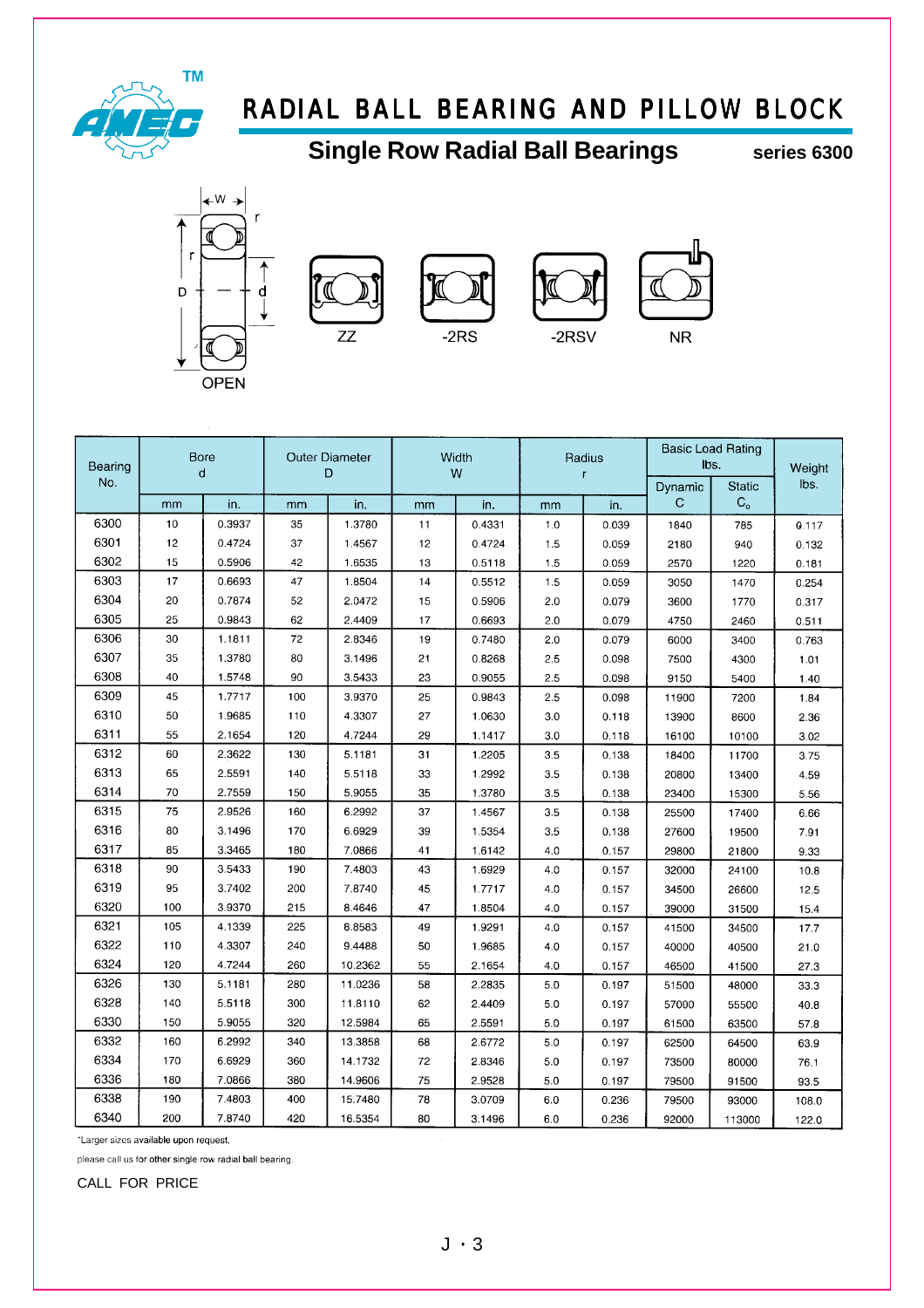

**OPEN** 

**Single Row Radial Ball Bearings Series 1600** 



| <b>Bearing</b> | <b>Bore</b><br>in |        | <b>Outer Diameter</b><br>D |        | Width<br>W |       | <b>Radius</b><br>r | <b>Basic Load Rating</b><br>lbs. |                     | Weight | <b>UNIT</b>  |
|----------------|-------------------|--------|----------------------------|--------|------------|-------|--------------------|----------------------------------|---------------------|--------|--------------|
| No.            | Fraction          | in     | Fraction                   | in     | Fraction   | in    | in.                | Dynamic<br>C                     | <b>Static</b><br>Co | Ibs.   | <b>PRICE</b> |
| 1601           | 3/16              | .1875  | 11/16                      | .6875  | $*1/4$     | .2500 | 0.012              |                                  |                     | .015   | 2.50         |
| 1602           | 1/4               | .2500  | 11/16                      | .6875  | $*1/4$     | .2500 | 0.012              | 491                              | 194                 | .013   | 2.50         |
| 1603           | 5/16              | .3125  | 7/8                        | .8750  | * * 9/32   | .2812 | 0.012              |                                  |                     | .024   | 2.50         |
| 1604           | 3/8               | .3750  | 7/8                        | .8750  | * * 9/32   | .2812 | 0.015              | 747                              | 317                 | .032   | 2.50         |
| 1605           | 5/16              | .3125  | 29/32                      | .9062  | 5/16       | .3125 | 0.012              |                                  |                     | .026   | 2.60         |
| 1606           | 3/8               | .3750  | 29/32                      | .9062  | 5/16       | .3125 | 0.015              | 935                              | 390                 | .030   | 2.60         |
| 1607           | 7/16              | .4375  | 29/32                      | .9062  | 5/16       | .3125 | 0.015              |                                  |                     | .035   | 2.60         |
| 1614           | 3/8               | .3750  | $1 - 1/8$                  | 1.1250 | 3/8        | .3750 | 0.025              |                                  |                     | .077   | 2.90         |
| 1615           | 7/16              | .4375  | $1 - 1/8$                  | 1.1250 | 3/8        | .3750 | 0.025              | 1047                             | 465                 | .071   | 2.90         |
| 1616           | 1/2               | .5000  | $1 - 1/8$                  | 1.1250 | 3/8        | .3750 | 0.025              |                                  |                     | .066   | 2.90         |
| 1620           | 7/16              | .4375  | $1 - 3/8$                  | 1.3750 | 7/16       | .4375 | 0.025              |                                  |                     | .110   | 3.00         |
| 1621           | 1/2               | .5000  | $1 - 3/8$                  | 1.3750 | 7/16       | .4375 | 0.025              |                                  |                     | .106   | 3.00         |
| 1622           | 9/16              | .5625  | $1 - 3/8$                  | 1.3750 | 7/16       | .4375 | 0.025              | 1525                             | 747                 | .101   | 3.00         |
| 1623           | 5/8               | .6250  | $1 - 3/8$                  | 1.3750 | 7/16       | .4375 | 0.025              |                                  |                     | .088   | 3.00         |
| 1628           | 5/8               | .6250  | $1 - 5/8$                  | 1.6250 | 1/2        | .5000 | 0.025              |                                  |                     | .159   | 3.70         |
| 1630           | 3/4               | .7500  | $1 - 5/8$                  | 1.6250 | 1/2        | .5000 | 0.025              | 2109                             | 1150                | .143   | 3.70         |
| 1633           | 5/8               | .6250  | $1 - 3/4$                  | 1.7500 | 1/2        | .5000 | 0.025              |                                  |                     | .203   | 3.80         |
| 1635           | 3/4               | .7500  | $1 - 3/4$                  | 1.7500 | 1/2        | .5000 | 0.025              | 2109                             | 1150                | .187   | 3.80         |
| 1638           | 3/4               | .7500  | $\overline{c}$             | 2.0000 | 9/16       | .5625 | 0.035              |                                  |                     | .265   | 4.40         |
| 1640           | 7/8               | .8750  | 2                          | 2.0000 | 9/16       | .5625 | 0.035              | 3150                             | 1785                | 247    | 4.40         |
| 1641           | 1                 | 1.0000 | 2                          | 2.0000 | 9/16       | .5625 | 0.035              |                                  |                     | .221   | 4.60         |
| 1652           | $1 - 1/8$         | 1.1250 | $2 - 1/2$                  | 2.5000 | 5/8        | .6250 | 0.035              |                                  |                     | .463   | 5.90         |
| 1654           | $1 - 1/4$         | 1.2500 | $2 - 1/2$                  | 2.5000 | 5/8        | .6250 | 0.035              | 2880                             | 1890                | .419   | 5.90         |
| 1657           | $1 - 1/4$         | 1.2500 | $2 - 9/16$                 | 2.5625 | 11/16      | .6875 | 0.035              |                                  |                     | .474   | 8.00         |
| 1658           | $1 - 5/16$        | 1.3125 | $2 - 9/16$                 | 2.5625 | 11/16      | .6875 | 0.035              | 3369                             | 2251                | .441   | 8.20         |

\* Width sealed =  $5/16$  in.<br>
\* Width sealed =  $11/32$  in.<br>
Call for price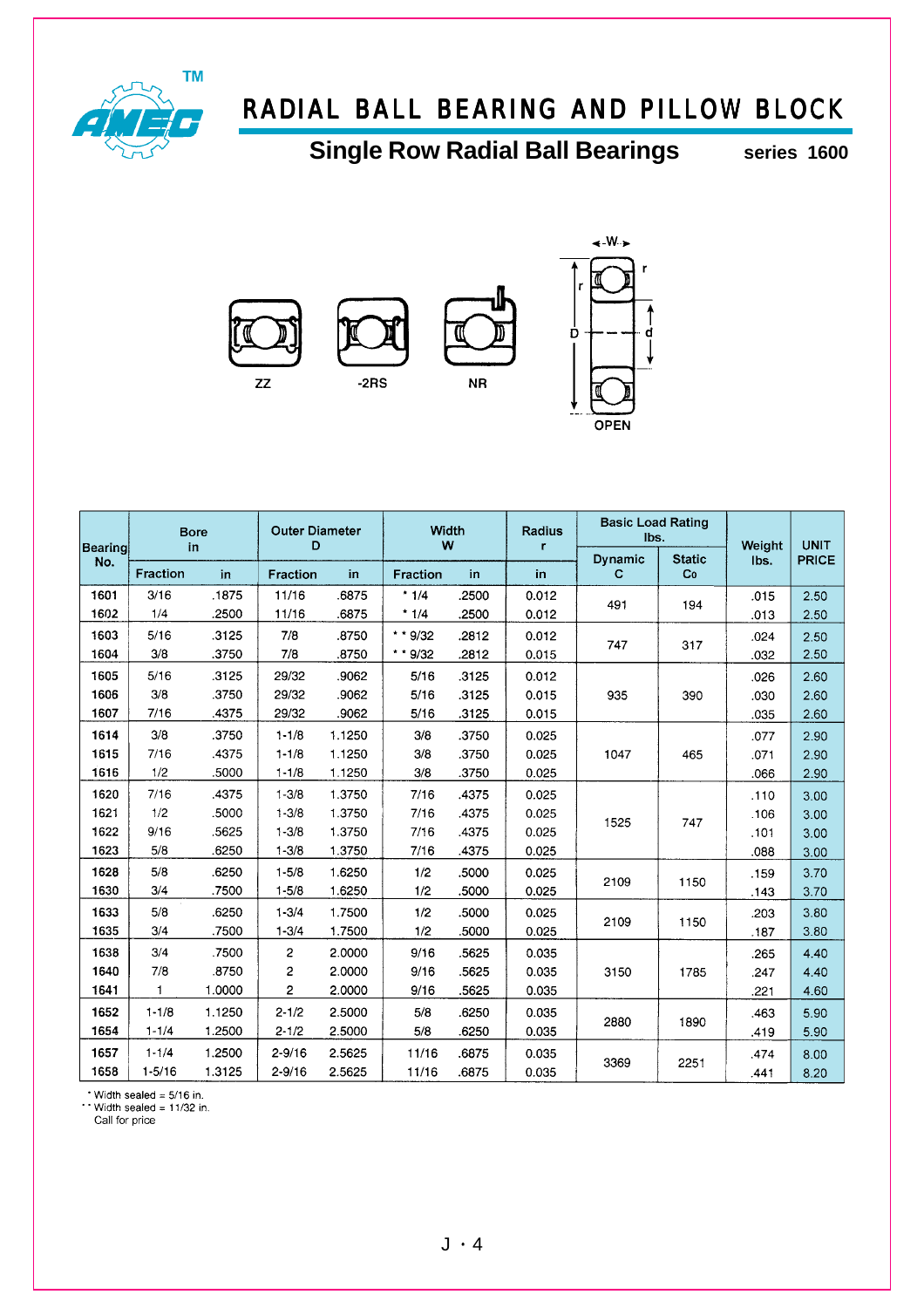

**Single Row Radial Ball Bearings series -R,ER,RW,FRW**











2RS

|                   | <b>Bore</b>              |        | <b>Outer Diameter</b> |        |       | Width                |       |                             | Flange            |            |                        | <b>Basic Load Rating</b> |                     |                |                             |
|-------------------|--------------------------|--------|-----------------------|--------|-------|----------------------|-------|-----------------------------|-------------------|------------|------------------------|--------------------------|---------------------|----------------|-----------------------------|
| Bearing           | in                       |        | D                     |        |       | W                    |       | W <sub>i</sub>              | <b>Dimensions</b> |            | Radius<br>$\mathbf{r}$ | Ibs.                     |                     | Weight<br>Ibs. | <b>UNIT</b><br><b>PRICE</b> |
| No.               | Fraction                 | in     | Fraction              | in     |       | in.<br>Open Shielded |       | in.<br><b>Open Shielded</b> | Df                | Open<br>Wf | in.                    | <b>Dynamic</b><br>с      | <b>Static</b><br>Co | (Open)         |                             |
| R09               | 1/25                     | .0400  | 1/8                   | .1250  | .0469 |                      |       |                             | —                 | —          | 0.004                  | 22                       | 6                   |                |                             |
| R <sub>0</sub>    | 3/64                     | .0469  | 5/32                  | .1562  | .0625 | .0937                | .0937 | .1250                       | .203              | .013       | 0.004                  | 36                       | 10                  |                |                             |
| <b>R1</b>         | $\overline{\phantom{0}}$ | .0550  | 3/16                  | .1875  | .0781 | .1094                | .1094 | .1406                       | .234              | .023       | 0.004                  | 42                       | 13                  |                |                             |
| R1-4              | 5/64                     | .0781  | 1/4                   | .2500  | .0937 | .1406                | .1250 | .1719                       | .296              | .023       | 0.004                  | 63                       | 20                  | ٠              |                             |
| R133              | 3/32                     | .0937  | 3/16                  | .1875  | .0625 | .0937                | .0937 | .1250                       | .234              | .018       | 0.004                  | 28                       | 9.5                 | $\bullet$      |                             |
| R1-5              | 3/32                     | .0937  | 5/16                  | .3125  | .1094 | .1406                | .1406 | .1719                       | .359              | .023       | 0.006                  | 96                       | 34                  | .001           |                             |
| R144              | 1/8                      | .1250  | 1/4                   | .2500  | .0937 | .1094                | .1250 | .1406                       | .296              | .023       | 0.004                  | 64                       | 22                  | ٠              |                             |
| R <sub>2</sub> -5 | 1/8                      | .1250  | 5/16                  | .3125  | .1094 | .1406                | .1406 | .1719                       | .359              | .023       | 0.004                  | 126                      | 40                  | .002           |                             |
| R <sub>2-6</sub>  | 1/8                      | .1250  | 3/8                   | .3750  | .1094 | .1406                | .1406 | .1719                       | .422              | .023       | 0.006                  | 144                      | 50                  | .002           |                             |
| R <sub>2</sub>    | 1/8                      | .1250  | 3/8                   | .3750  | .1562 | .1562                | .1875 | .1875                       | .440              | .030       | 0.012                  | 144                      | 50                  | .003           |                             |
| R <sub>2</sub> A  | 1/8                      | .1250  | 1/2                   | .5000  | .1719 | .1719                | --    |                             | ---               | —          | 0.012                  | 258                      | 89                  | .007           |                             |
| R155              | 5/32                     | .1562  | 5/16                  | .3125  | .1094 | .1250                | .1406 | .1562                       | .359              | 023        | 0.004                  | 76                       | 30                  | .001           |                             |
| R156              | 3/16                     | .1875  | 5/16                  | .3125  | .1094 | .1250                | .1406 | .1562                       | .359              | .023       | 0.004                  | 89                       | 32                  | .001           |                             |
| R166              | 3/16                     | .1875  | 3/8                   | .3750  | .1250 | .1250                | .1562 | .1562                       | .422              | .023       | 0.004                  | 160                      | 60                  | .002           |                             |
| R <sub>3</sub>    | 3/16                     | .1875  | 1/2                   | .5000  | .1562 | .1960                | .2272 | .2272                       | .565              | .042       | 0.012                  | 295                      | 110                 | .005           |                             |
| R3A               | 3/16                     | .1875  | 1/2                   | .5000  | .1960 | .1960                | —     |                             |                   |            | 0.012                  | 295                      | 110                 | .006           | 1.90                        |
| R168              | 1/4                      | .2500  | 3/8                   | .3750  | .1250 | .1250                | .1562 | .1562                       | .422              | .023       | 0.004                  | 60                       | 31                  | .001           |                             |
| R188              | 1/4                      | .2500  | 1/2                   | .5000  | .1250 | .1875                | .1562 | .2188                       | .547              | .023       | 0.006                  | 186                      | 84                  | .004           |                             |
| <b>R4</b>         | 1/4                      | .2500  | 5/8                   | .6250  | .1960 | .1960                | .2272 | 2272                        | .690              | .042       | 0.012                  | 335                      | 139                 | .010           | 1.90                        |
| R4A               | 1/4                      | .2500  | 3/4                   | .7500  | .2188 | .2812                |       |                             | ÷.                |            | 0.016                  | 525                      | 199                 | .017           |                             |
| R6                | 3/8                      | .3750  | 7/8                   | .8750  | .2188 | .2812                | -     | —                           | .969              | .062       | 0.016                  | 745                      | 315                 | .024           | 2.30                        |
| R8                | 1/2                      | .5000  | $1 - 1/8$             | 1.1250 | .2500 | .3125                |       | $\overline{\phantom{0}}$    | 1.225             | .062       | 0.016                  | 1148                     | 535                 | .039           | 2.30                        |
| R <sub>10</sub>   | 5/8                      | .6250  | $1 - 3/8$             | 1.3750 | .2812 | .3438                |       |                             |                   | —          | 0.031                  | 1347                     | 734                 | .081           | 2.50                        |
| R12               | 3/4                      | .7500  | $1 - 5/8$             | 1.6250 | .3125 | .4375                |       | -                           |                   |            | 0.031                  | 1770                     | 1018                | .104           | 3.50                        |
| R <sub>14</sub>   | 7/8                      | .8750  | $1 - 7/8$             | 1.8750 | .3750 | .5000                |       | --                          |                   | ---        | 0.031                  | 2261                     | 1316                | .157           | 4.50                        |
| R <sub>16</sub>   | 1                        | 1.0000 | 2                     | 2.0000 | .3750 | .5000                |       |                             |                   |            | 0.031                  | 2261                     | 1316                | .187           | 6.40                        |
| R18               | $1 - 1/8$                | 1.1250 | $2 - 1/8$             | 2.1250 | .3750 | .5000                |       |                             |                   | --         | 0.031                  | 2150                     | 1407                | .198           | 6.95                        |
| <b>R20</b>        | $1 - 1/4$                | 1.2500 | $2 - 1/4$             | 2.2500 | .3750 | .5000                |       |                             |                   | -          | 0.031                  | 2973                     | 1858                | .209           | 7.85                        |
| <b>R22</b>        | $1 - 3/8$                | 1.3750 | $2 - 1/2$             | 2.5000 | .4375 | .5625                |       |                             |                   |            | 0.031                  | 2756                     | 1910                | .232           | 8.40                        |
| <b>R24</b>        | $1 - 1/2$                | 1.5000 | $2 - 5/8$             | 2.6250 | 4375  | .5625                | ---   |                             |                   |            | 0.031                  | 2906                     | 2084                | .309           | 8.90                        |

NOTES: Flange widths may be wider for shielded bearings. Most sizes available upon request

\* Weight is less than 0.001 1bs.

call for price if no list.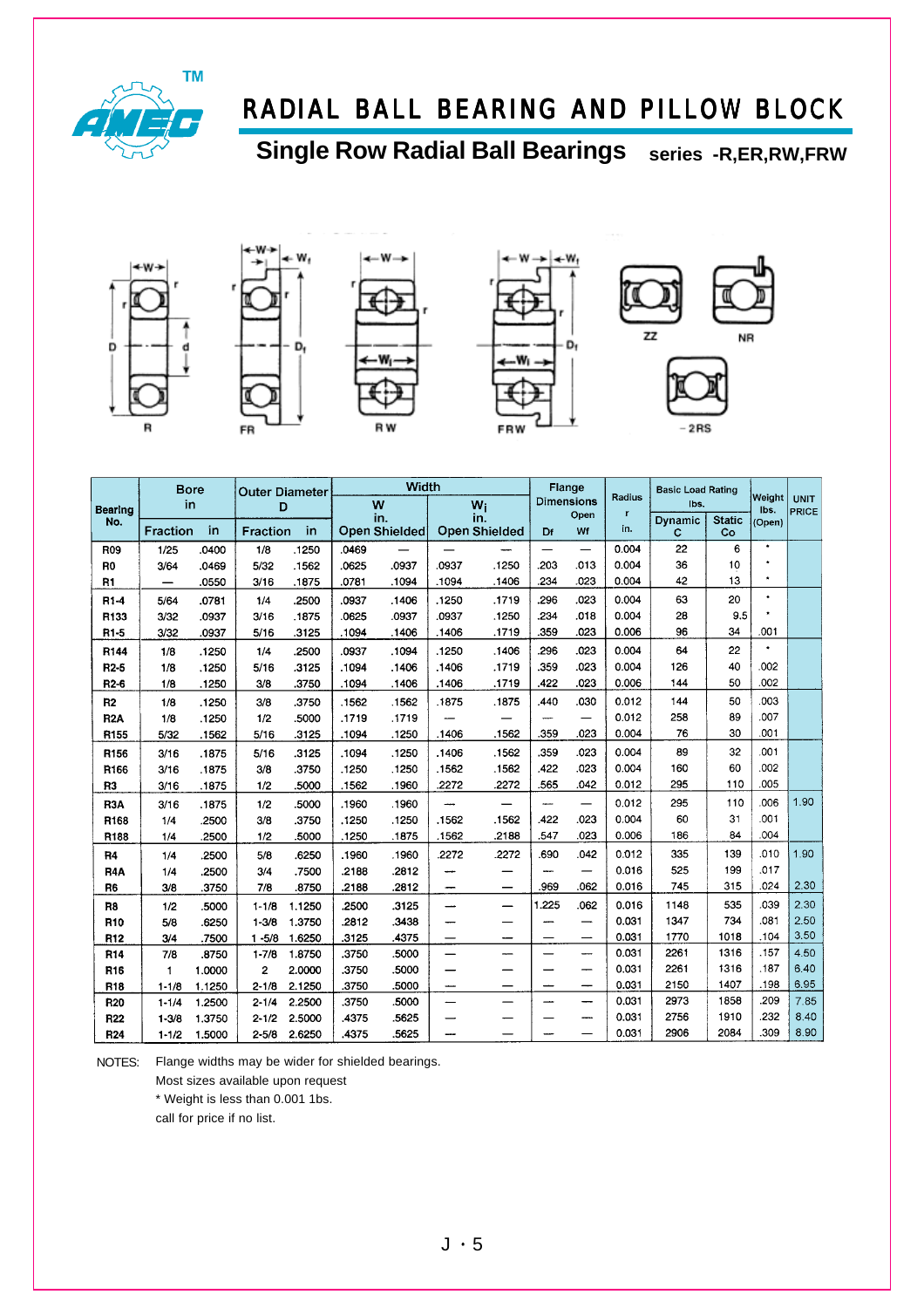

**Pillow Blocks (Set Screw Type-High center Height)**

**series-ucp200**





**Solid Base Type**

| Shaft<br>Dia.                                      | Unit No.                                                 |             |                                 |              |                |                | Dimensions(in.) |            |             |                |                | <b>Bolt</b><br>Used | Bearing                                                | Housing          | Weight |      | <b>UNIT</b><br>Price |
|----------------------------------------------------|----------------------------------------------------------|-------------|---------------------------------|--------------|----------------|----------------|-----------------|------------|-------------|----------------|----------------|---------------------|--------------------------------------------------------|------------------|--------|------|----------------------|
| in.                                                |                                                          | h           | a                               | $\mathbf{e}$ | $\mathsf b$    | S <sub>2</sub> | S <sub>1</sub>  | g          | W           | B <sub>1</sub> | $\overline{n}$ | in.                 | No.                                                    | No.              | kg     | ibs. |                      |
| 1/2<br>5/8                                         | UCP201-8<br>202-10<br>UCP201<br>202<br>203               | $1 - 3/16$  | 5                               | $3 - 3/4$    | $1 - 1/2$      | 3/4            | 1/2             | 15/32      | $2 - 3/8$   | 1.2205         | 0.7205         | 3/8                 | UC201-8<br>201-10<br>UC201<br>202<br>203               | P203             | 0.78   | 1.72 | 10.50                |
| 3/4.                                               | UCP204-12<br><b>UCP204</b>                               | $1 - 5/16$  | 5                               | $3 - 3/4$    | $1 - 1/2$      | 3/4            | 1/2             | 1/2        | $2 - 17/32$ | 1.2205         | 0.7205         | 3/8                 | UC204-12<br>UC204-13                                   | P204             | 0.66   | 1.46 | 10.50                |
| 7/8<br>15/16<br>$\mathbf{1}$                       | UCP205-14<br>205-15<br>205-16<br><b>UCP205</b>           | $1 - 7/16$  | $5 - 1/2$                       | $4 - 1/8$    | $1 - 1/2$      | 3/4            | 1/2             | 1/2        | $2 - 25/32$ | 1.3386         | 0.5630         | 3/8                 | UC205-14<br>$205 - 15$<br>205-16<br><b>UC205</b>       | P <sub>205</sub> | 0.86   | 1.90 | 12.95                |
| $1 - 1/16$<br>$1 - 1/8$<br>$1 - 3/16$<br>$1 - 1/4$ | UCP206-17<br>206-18<br>206-19<br>206-20<br><b>UCP206</b> | $1 - 11/16$ | $6 - 1/2$                       | $4 - 3/4$    | $1 - 7/8$      | 13/16          | 21/32           | 19/32      | $3 - 5/15$  |                | 1.5000 0.6260  | 1/2                 | UC206-17<br>206-18<br>206-19<br>206-20<br><b>UC206</b> | P206             | 1.41   | 3.11 | 16.35                |
| $1 - 1/4$<br>$1 - 5/16$<br>$1 - 3/8$<br>$1 - 7/16$ | UCP207-20<br>207-21<br>207-22<br>207-23<br>UCP207        | $1 - 7/8$   | $6 - 9/16$                      | 5            | $1 - 7/8$      | 13/16          | 21/32           | 5/8        |             | 3-21/32 1.6890 | 0.6890         | 1/2                 | UC207-20<br>207-21<br>207-22<br>207-23<br><b>UC207</b> | P207             | 1.66   | 3.66 | 20.10                |
| $1 - 1/2$<br>$1 - 9/16$                            | UCP208-24<br>208-25<br><b>UCP208</b>                     | $1 - 15/16$ | $7 - 1/4$                       | 5-13/32      | $2 - 1/8$      | 13/6           | 21/32           | 21/32      | $3 - 27/32$ | 1.9370         | 0.7460         | 1/2                 | UC208-24<br>208-25<br><b>UC208</b>                     | P208             | 2.12   | 4.67 | 24.71                |
| $1 - 5/8$<br>1-11/16<br>$1 - 3/4$                  | UCP209-26<br>209-27<br>209-28<br><b>UCP209</b>           | $2 - 1/8$   | 7-15/32                         | $5 - 3/4$    | $2 - 1/8$      | 13/16          | 21/32           | 21/32      | $4 - 3/16$  | 1.9370         | 0.7480         | 1/2                 | UC209-26<br>209-27<br>209-28<br><b>UC209</b>           | P209             | 2.40   | 5.29 | 26.11                |
| $1 - 7/8$<br>$1 - 15/16$                           | UCP210-30<br>210-31<br>UCP210                            | $2 - 1/4$   | $8 - 1/8$                       | $6 - 1/4$    | $2 - 3/8$      | 7/8            | 25/32           | 3/4        | $4 - 7/16$  |                | 2.0315 0.7480  | 5/8                 | UC210-30<br>210-31<br>UC210                            | P210             | 2.94   | 6.48 | 32.52                |
| $\overline{2}$<br>$2 - 1/8$<br>$2 - 3/16$          | UCP211-32<br>211-34<br>211-35<br><b>UCP211</b>           | $2 - 1/2$   | $8 - 5/8$                       | 6-23/32      | $2 - 3/8$      | 7/8            | 25/32           | 3/4        | 4-29/32     | 2.1890         | 0.8740         | 5/8                 | UC211-32<br>211-34<br>211-35<br>UC211                  | P211             | 3.66   | 8.07 | 42.50                |
| $2 - 1/4$<br>$2 - 3/8$<br>$2 - 7/16$               | UCP212-36<br>212-38<br>212-39<br>UCP212                  | $2 - 3/4$   | $9 - 1/2$                       | $7 - 1/4$    | $2 - 3/4$      | $\mathbf{1}$   | 25/32           | 7/8        | $5 - 7/16$  | 2.5630         | 1.0000         | 5/8                 | UC212-36<br>212-38<br>212-39<br>UC212                  | P212             | 5.15   | 11.3 | 52.80                |
| $2 - 1/2$                                          | UCP213-40<br>UCP213                                      | 3           | 10-7/16                         | 8            | $2 - 3/4$      | $1 - 3/16$     | $\mathbf{1}$    | 1          | 5-29/32     | 2.5630         | 1.0000         | 3/4                 | 213-40<br>UC213                                        | P213             | 6.10   | 13.4 | 69.70                |
| $2 - 3/4$                                          | UCP214-44<br>UCP214                                      | $3 - 1/8$   | 10-15/32                        | $8 - 9/32$   | 2-27/32 1-3/16 |                | $\mathbf{1}$    | $1 - 3/32$ | $6 - 5/32$  | 2.9370         | 1.1890         | 3/4                 | UC214-44<br><b>UC214</b>                               | P214             | 6.90   | 15.2 | 78.50                |
| 3<br>3                                             | 2-15/16 UCP215-47<br>215-48<br><b>UCP215</b>             | $3 - 1/4$   | 10-13/16 8-17/32 2-29/32 1-3/16 |              |                |                | $\mathbf{1}$    | $1 - 3/32$ | $6 - 3/8$   | 3.0630         | 1.3110         | 3/4                 | UC215-47<br>215-48<br><b>UC215</b>                     | P215             | 7.85   | 17.3 | 93.50                |

Note:Grease fittings can be positioned on pillow blocks at 90° upon request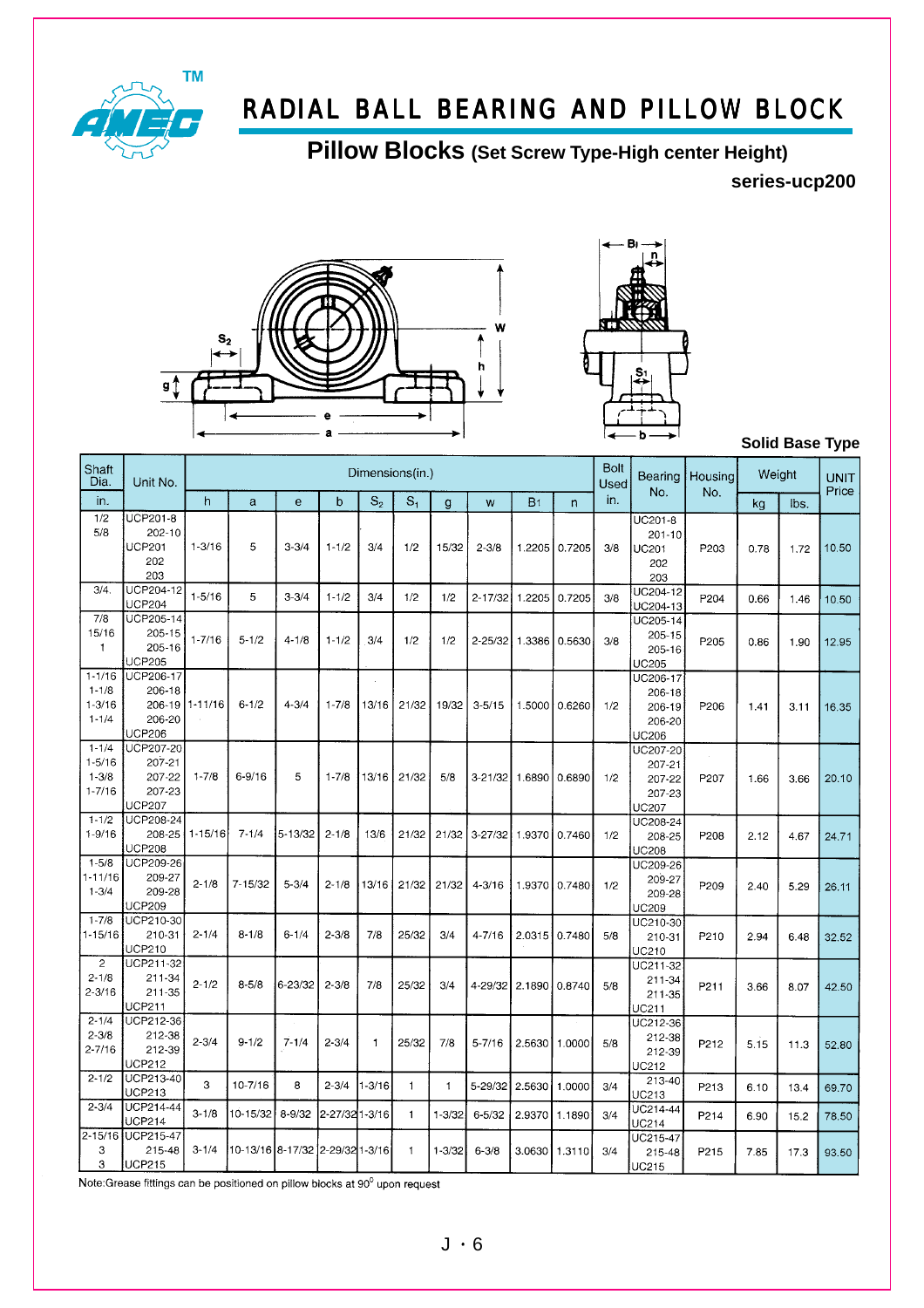

### **Pillow Blocks (Set Screw Type-Light Duty Inserts)**

**SerIes-SBP200 SerIes-SBAK200**





#### SBP200-SERIES HIGH CENTER HEIGHT

| Shaft<br>Dia. | Unit No.  |             |             |             |            |                | Dimensions(in.) |                |               |       |       | Bolt<br>Used | Bearing<br>No. | Housing<br>No.   | Weight |      | <b>UNIT</b><br><b>PRICE</b> |
|---------------|-----------|-------------|-------------|-------------|------------|----------------|-----------------|----------------|---------------|-------|-------|--------------|----------------|------------------|--------|------|-----------------------------|
| in.           |           | h.          | a           | e           | b          | S <sub>1</sub> | S <sub>2</sub>  | h <sub>1</sub> | W             | Bi    | n.    | in.          |                |                  | kg     | lbs. |                             |
| 1/2           | SBP201-8  | $1 - 1/4$   | 4.15/16     | $3 - 3/4$   | $1 - 1/2$  | 5/8            | 31/64           | 1/2            | $2 - 1/4$     | 0.867 | 0.229 | 3/8          | SB201-8        | P <sub>202</sub> | 0.54   | 1.29 | 12.50                       |
| 5/8           | SBP202-10 |             |             |             |            |                |                 |                |               |       |       |              | SB201-10       |                  | 0.54   | 1.32 |                             |
| 3/4           | SBP204-12 | $1 - 5/16$  | 5           | $3 - 3/4$   | $1 - 1/2$  | 3/4            | 1/2             | 1/2            | $2 - 17/32$   | 0.984 | 0.275 | 3/8          | SB204-12       | P204             | 0.63   | 1.39 | 12.50                       |
| 7/8           | SBP205-14 |             |             |             |            |                |                 |                |               |       |       |              | SB205-14       |                  |        |      |                             |
| 15/16         | 205-15    | $1 - 7/16$  | $5 - 1/2$ . | $4 - 1/8$ . | $1 - 1/2.$ | 3/4.           | $1/2$ .         | 1/2.           | $2 - 25/32$ . | .062  | 0.295 | 3/8          | 205-15         | P205             | 0.83   | 1.83 | 14.50                       |
| 1             | 205-16    |             |             |             |            |                |                 |                |               |       |       |              | 205-16         |                  |        |      |                             |
| $1 - 1/16$    | SBP206-17 |             |             |             |            |                |                 |                |               |       |       |              | SB206-17       |                  |        |      |                             |
| $1 - 1/8$     | 206-18    |             |             | $4 - 3/4$   | $1 - 7/8$  | 13/16          | 21/32           | 19/32          | $3 - 5/16$    | 1.181 | 0.315 | 1/2.         | 206-18         | P206             | 1.34   | 2.95 | 18.45                       |
| 1-3/16        | 206-19    | $1 - 11/16$ | $6 - 1/2$   |             |            |                |                 |                |               |       |       |              | 206-19         |                  |        |      |                             |
| $1 - 1/4$     | 206-20    |             |             |             |            |                |                 |                |               |       |       |              | 206-20         |                  |        |      |                             |
| $1 - 1/4$     | SBP207-20 |             |             |             |            |                |                 |                |               |       |       |              | SB207-20       |                  |        |      |                             |
| $1 - 5/16$    | 207-21    |             |             | 5           | $1 - 7/8$  | 13/16          | 21/32           | 5/8            | $3 - 21/32$   | .259  | 0.335 | 1/2          | 207-21         | P207             | 1.57   | 3.46 | 22.10                       |
| $1 - 3/8$     | 207-22    | $1 - 7/8$   | $6 - 9/16$  |             |            |                |                 |                |               |       |       |              | 207-22         |                  |        |      |                             |
| $1 - 7/16$    | 207-23    |             |             |             |            |                |                 |                |               |       |       |              | 207-23         |                  |        |      |                             |
| $1 - 1/2$     | SBP208-24 | $1 - 15/16$ | $7 - 1/4$   | 5-13/32     | $2 - 1/8$  | 13/16          | 21/32           | 21/32          | 3-27/32       | 1.338 | 0.354 | 1/2          | SB208-24       | P208             | 2.04   | 4.50 | 27.71                       |

### SBAK200-SERIES

LOW CENTER HEIGHT

| Shaft<br>Dia. | Unit No.           |            |            |           |           |                | Dimensions(in.) |       |             |       |       | <b>Bolt</b><br>Used | <b>Bearing</b><br>No. | Housing<br>No. |      | Weight | <b>UNIT</b><br>PRICE |
|---------------|--------------------|------------|------------|-----------|-----------|----------------|-----------------|-------|-------------|-------|-------|---------------------|-----------------------|----------------|------|--------|----------------------|
| in.           |                    | h          | a          | e         | b         | S <sub>1</sub> | S <sub>2</sub>  | h1    | W           | Bi    | n.    | in.                 |                       |                | kg   | lbs.   |                      |
| 3/4           | SBAK204-12         | $1 - 1/4$  | $5 - 1/4$  | $3 - 7/8$ | $1 - 5/8$ | 9/16           | 7/16            | 9/16  | $2 - 1/2$   | 0.984 | 0.275 | 3/8                 | SB204-12              | AK204          | 0.82 | 1.81   | 12.50                |
| 7/8           | SBAK205-14         |            |            |           |           |                |                 |       |             |       |       |                     | SB205-14              |                |      |        |                      |
| 15/16         | $205 - 15$         | $1 - 5/16$ | $5 - 1/2$  | $4 - 1/8$ | $1 - 3/4$ | 9/16           | 7/16            | 5/8   | $2 - 11/16$ | 1.062 | 0.295 | 3/8                 | 205-15                | AK205          | 0.97 | 2.14   | 14.50                |
|               | $205 - 16$         |            |            |           |           |                |                 |       |             |       |       |                     | 205-16                |                |      |        |                      |
| $1 - 1/16$    | SBAK206-17         |            |            |           |           |                |                 |       |             |       |       |                     | SB206-17              |                |      |        |                      |
| $1 - 1/8$     | $206 - 18$         | $1 - 9/16$ | $6 - 5/16$ | $4 - 3/4$ | $1 - 7/8$ | 3/4            | 9/16            | 11/16 | $3 - 5/32$  | 1.181 | 0.315 | 1/2                 | 206-18                | AK206          | 1.33 | 2.93   | 18.45                |
| $1 - 3/16$    | 206-19             |            |            |           |           |                |                 |       |             |       |       |                     | 206-19                |                |      |        |                      |
| $1 - 1/4$     | 206-20             |            |            |           |           |                |                 |       |             |       |       |                     | 206-20                |                |      |        |                      |
| $1 - 1/4$     | SBAK207-20         |            |            |           |           |                |                 |       |             |       |       |                     | SB207-20              |                |      |        |                      |
| $1-5/16$      | $207 - 21$         |            |            | 5         | $1 - 7/8$ | 3/4            | 9/16            | 3/4   | $3 - 5/8$   | 1.259 | 0.335 | 1/2                 | 207-21                | AK207          | 1.68 | 3.7    | 22.10                |
| $1 - 3/8$     | 207-22             | $1-13/16$  | $6 - 9/16$ |           |           |                |                 |       |             |       |       |                     | 207-22                |                |      |        |                      |
| $1 - 7/16$    | 207-23             |            |            |           |           |                |                 |       |             |       |       |                     | 207-23                |                |      |        |                      |
| $1 - 1/2$     | SBAK208-24 1-15/16 |            | $7 - 1/8$  | $5 - 1/2$ | $2 - 1/8$ | 3/4            | 9/16            | 3/4   | $3 - 15/16$ | 1.338 | 0.354 | 1/2                 | SB208-24              | AK208          | 2.03 | 4.50   | 27.71                |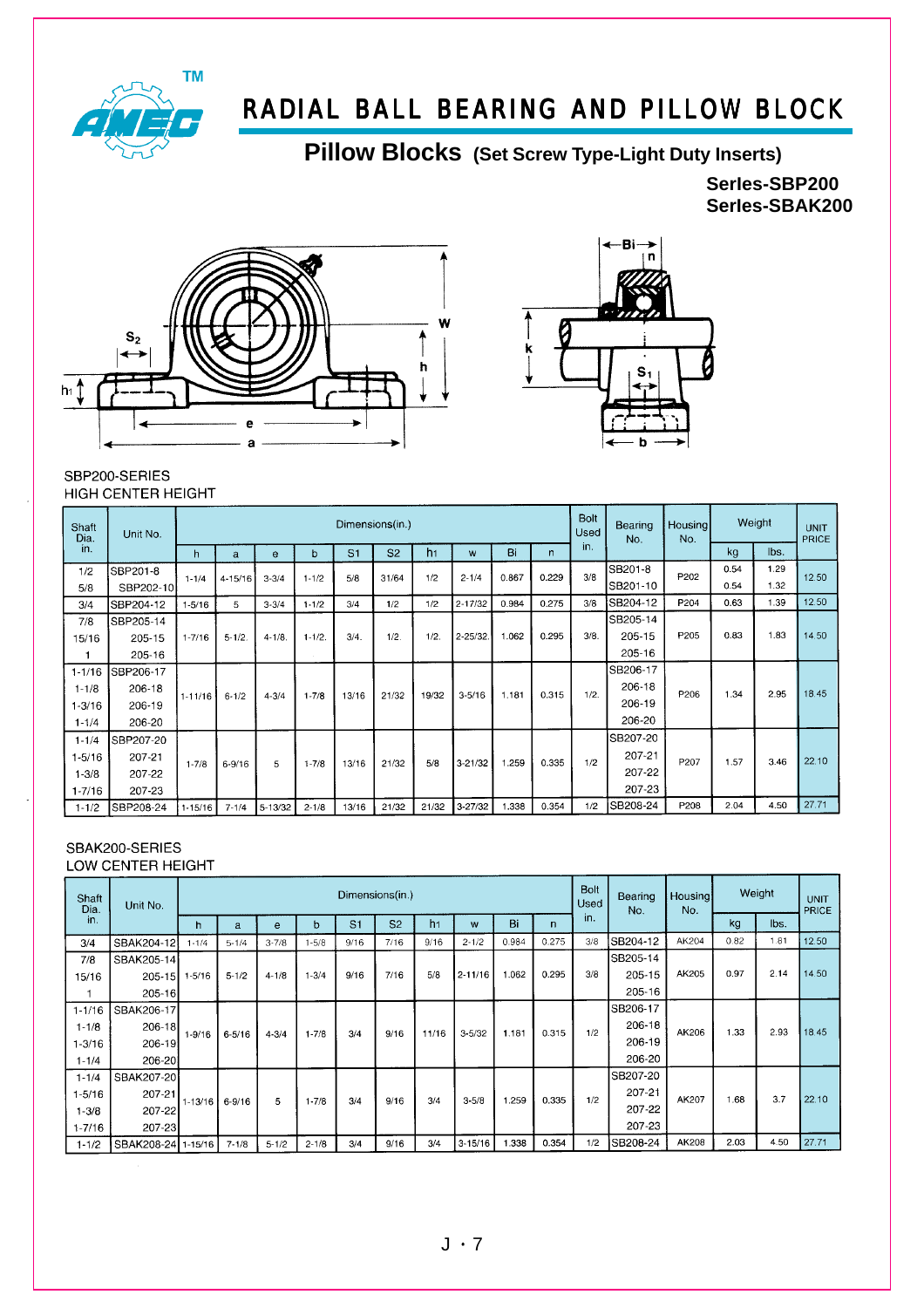

**Pillow Blocks (Narrow Cast Iron Housing Series)**

**SerIes-SBLP200 SerIes-SALP200**







SBLP200-SERIES **SET SCREW TYPE** 

Solid Base Type

| Shaft<br>Dia. | Unit No.          |                |            |             |            | Dimensions (in.) |         |                |             |       |       | <b>Bolt</b><br><b>Used</b> | <b>Bearing</b> | <b>Housing</b> | Weight |           | <b>UNIT</b>  |
|---------------|-------------------|----------------|------------|-------------|------------|------------------|---------|----------------|-------------|-------|-------|----------------------------|----------------|----------------|--------|-----------|--------------|
| in.           |                   | 'n             | а          | е           | b          | $S_{2}$          | $S_{1}$ | h <sub>1</sub> | w           | BI    | n     | in.                        | No.            | No.            | kg     | lbs.      | <b>PRICE</b> |
| 1/2           | <b>SBLP201-8</b>  | $1 - 3/16$     | $4 - 1/2$  | $3 - 7/16$  |            | 5/8              | 7/16    | 15/32          | $2 - 1/4$   | 0.866 | 0.236 | 3/8                        | SB201-8        | LP203          | 0.38   | 0.84      | 12.50        |
| 5/8           | 202-10            |                |            |             |            |                  |         |                |             |       |       |                            | 202-10         |                |        |           |              |
| 3/4           | <b>SBLP204-12</b> | 1-5/16         | 4-29/32    | $ 3-13/16 $ | $1 - 1/16$ | 5/8              | 7/16    | 1/2            | $2 - 9/16$  | 0.984 | 0.275 | 3/8                        | SB204-12       | <b>LP204</b>   | 0.47   | 1.03      | 12.50        |
| 7/8           | SBLP205-14        |                |            |             |            |                  |         |                |             |       |       |                            | SB205-14       |                |        |           |              |
| 15/16         | 205-15            | $1 - 7/16$     | $5 - 1/8$  | 3-15/16     | $1 - 5/32$ | 5/8              | 7/16    | 1/2            | $2 - 25/32$ | 1.062 | 0.295 | 3/8                        | $205 - 15$     | <b>LP205</b>   | 0.58   | 1.28      | 14.50        |
|               | 205-16            |                |            |             |            |                  |         |                |             |       |       |                            | 205-16         |                |        |           |              |
| $1 - 1/8$     | <b>SBLP206-18</b> |                |            |             |            |                  |         |                |             |       |       |                            | SB206-18       |                |        |           |              |
| $1 - 3/16$    | 206-19            | $1 - 11/16$    | $6 - 5/32$ | 4-22/32     | $1 - 5/16$ | 13/16            | 7/16    | 9/16           | $3 - 9/32$  | 1.181 | 0.315 | 1/2                        | 206-19         | <b>LP206</b>   | 0.68   | 1.50      | 18.45        |
| $1 - 1/4$     | 206-20            |                |            |             |            |                  |         |                |             |       |       |                            | 206-20         |                |        |           |              |
| 1-5/16        | <b>SBLP207-20</b> |                |            |             |            |                  |         |                |             |       |       |                            | SB207-20       |                |        |           |              |
| $1 - 3/8$     | 207-21            | $1 - 7/8$      |            | 5.          | $1 - 3/8$  |                  | 9/16    | 5/8            | $3 - 23/32$ | 1.259 |       | 1/2                        | 207-21         |                |        |           |              |
| 1-7/16        | 207-22            |                | $6 - 1/2$  |             |            | 13/16            |         |                |             |       | 0.335 |                            | 207-22         | <b>LP207</b>   | 0.94   | 2.07      | 22.10        |
| $1 - 1/2$     | 207-23            |                |            |             |            |                  |         |                |             |       |       |                            | $207 - 23$     |                |        |           |              |
| $1 - 1/2$     | SBLP208-24        | $\overline{2}$ | $7 - 1/4$  | $5 - 1/2$   | $1 - 5/32$ | 7/8              | 9/16    | 23/32          | $4 - 1/32$  | 1.338 | 0.354 | 1/2                        | SB208-24       | LP208          |        | 1.80 3.96 | 27.41        |

#### SALP200-SERIES **ECCENTRIC LOCKING COLLAR TYPE**

| <b>Shaft</b><br>Dia. | Unit No.          |                |            |                 |             |         | Dimensions (in.) |                |             |       |                 |                  | <b>Bolt</b><br><b>Used</b> | <b>Bearing</b> | Housing      |             | Weight         | <b>UNIT</b>       |
|----------------------|-------------------|----------------|------------|-----------------|-------------|---------|------------------|----------------|-------------|-------|-----------------|------------------|----------------------------|----------------|--------------|-------------|----------------|-------------------|
| in.                  |                   | h              | a          | е               | b           | $S_{2}$ | $S_1$            | h <sub>1</sub> | w           |       | n               | k                | in.                        | No.            | No.          | kg          | lbs.           | <b>PRICE</b>      |
| 1/2                  | <b>SALP201-8</b>  | 1-3/16         | $4 - 1/2$  | $3 - 7/16$      |             | 5/8     | 7/16             | 15/32          | $2 - 1/4$   | 1.125 | 0.256           | $1 - 1/8$        | 3/8                        | SA201-8        | LP203        |             |                | 0.41 0.90 12.50   |
| 5/8                  | 202-10            |                |            |                 |             |         |                  |                |             |       |                 |                  |                            | $202 - 10$     |              |             |                |                   |
| 3/4                  | <b>SALP204-12</b> | $-5/16$        |            | 4-29/32 3-13/16 | $1 - 1/16$  | 5/8     | 7/16             | 1/2            | $2 - 9/16$  | 1.218 | 0.295           | $1 - 1/4$        | 3/8                        | SA204-12       | <b>LP204</b> |             |                | $0.53$ 1.17 12.50 |
| 7/8                  | <b>SALP205-14</b> |                |            |                 |             |         |                  |                |             |       |                 |                  |                            | SA205-14       |              |             |                |                   |
| 15/16                | $205 - 15$        | $1 - 7/16$     | $5 - 1/8$  | 3-15/16 1-5/32  |             | 5/8     | 7/16             | 1/2            | $2 - 25/32$ | 1.218 | 0.295           | $1 - 1/2$        | 3/8                        | $205 - 15$     | LP205        | $0.63$ 1.39 |                | 14.50             |
|                      | 205-16            |                |            |                 |             |         |                  |                |             |       |                 |                  |                            | 205-16         |              |             |                |                   |
| $1 - 1/8$            | <b>SALP206-18</b> |                |            |                 |             |         |                  |                |             |       |                 |                  |                            | SA206-18       |              |             |                |                   |
| $1 - 3/16$           |                   | 206-19 1-11/16 | $6 - 5/32$ | 4-22/32 1-5/16  |             | 13/16   | 7/16             | 9/16           | $3 - 9/32$  | .406  | 0.354           | $1 - 3/4$        | 1/2                        | $206 - 19$     | <b>LP206</b> | $0.76$ 1.67 |                | 18.45             |
| $1 - 1/4$            | 206-20            |                |            |                 |             |         |                  |                |             |       |                 |                  |                            | 206-20         |              |             |                |                   |
| $1 - 1/4$            | <b>SALP207-20</b> |                |            |                 |             |         |                  |                |             |       |                 |                  |                            | SA207-20       |              |             |                |                   |
| $1 - 5/16$           | 207-21            | $1 - 7/8$      | $6 - 1/2$  | 5.              | $1 - 3/8$   | 13/16   | 9/16             | 5/8            | $3 - 23/32$ | 1.531 |                 | $0.374$   2-3/16 |                            | 207-21         | LP207        |             |                |                   |
| $1 - 3/8$            | 207-22            |                |            |                 |             |         |                  |                |             |       |                 |                  | 1/2                        | 207-22         |              |             |                | $1.10$ 2.42 22.10 |
| $1 - 7/16$           | 207-23            |                |            |                 |             |         |                  |                |             |       |                 |                  |                            | 207-23         |              |             |                |                   |
| $1 - 1/2$            | <b>SALP208-24</b> | $\overline{2}$ | $7 - 1/4$  | $5 - 1/2$       | $1 - 15/32$ | 7/8     | 9/16             | 23/32          | $4 - 1/32$  | 1.719 | $0.433   2-3/8$ |                  | 1/2                        | SA208-24       | <b>LP208</b> |             | $1.90$ $ 4.18$ | 27.41             |

Note: To specify relubricatable units, add "G" suffix (e.g., SBLP205-16G).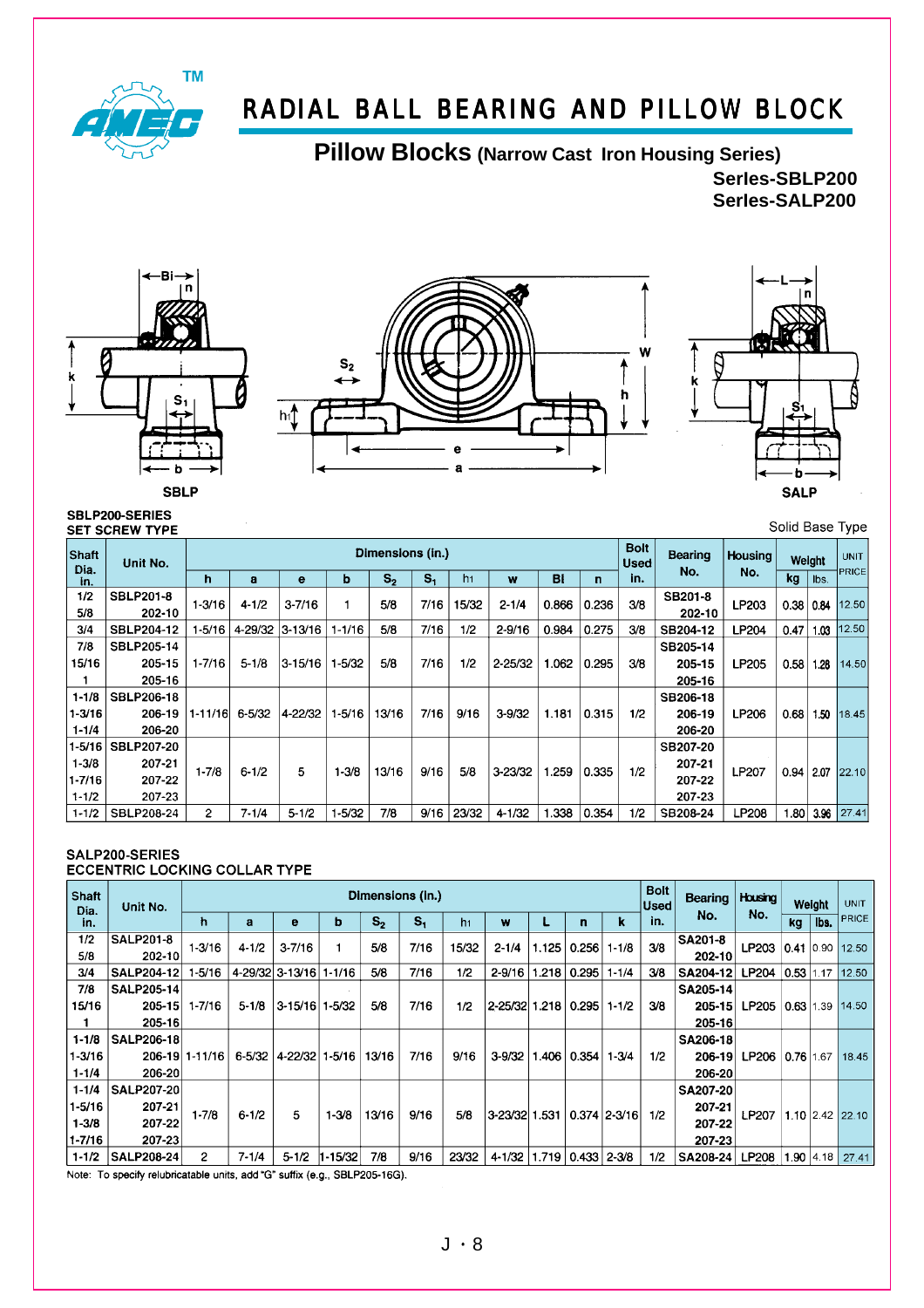

**Pillow Blocks (Eccentric Locking Collar Type-Light Duty Inserts)**

**SerIes-SAP200 SerIes-SAAK200**





 $206 - 18$ 

206-19

206-20

207-21

207-22

207-23

SA208-24

SA207-20

P206

P207

 $P208$ 

 $1.40$ 3.09 18.45

1.68 3.70  $2210$ 

 $2.12$ 

 $4.67$  27.71

#### SAP200-SERIES **HIGH CENTER HEIGHT**

Unit No.

SAP201-8

SAP202-10

SAP204-12

SAP205-14

1-1/16 SAP206-17

 $205 - 15$ 

 $205 - 16$ 

 $206 - 18$ 

 $h$ 

 $1 - 1/4$ 

 $1 - 5/16$ 

 $1 - 7/16$ 

 $1 - 11/16$ 

 $\overline{a}$ 

 $4 - 15/16$ 

 $\overline{5}$ 

 $5 - 1/2$ 

 $6 - 1/2$ 

 $\epsilon$ 

 $3 - 3/4$ 

 $3 - 3/4$ 

 $4 - 1/8$ 

 $4 - 3/4$ 

 $1 - 7/8$ 

13/16

21/32

19/32

 $5/8$ 

 $21/32$ 

 $3 - 5/16$ 

 $3 - 21/32$ 

 $3 - 27/32$ 

1.406

1.531

 $1.719$ 

0.354

0.374

 $0.433$ 

Shaft

Dia.

in.

 $1/2$ 

 $5/8$ 

 $\overline{3/4}$ 

 $\overline{7/8}$ 

15/16

 $\mathbf{1}$ 

 $1 - 1/8$ 

Bolt Dimensions(in.) Bearing Weight Housing **UNIT** Used No. No. PRICE in.  $\overline{b}$  $\overline{\mathsf{s}}$  $\overline{S_i}$  $\overline{h_1}$  $\mathsf{w}$  $\overline{L}$  $\overline{p}$  $\overline{\mathsf{k}}$  $kg$  $\overline{\text{lb}}$ s.  $1.128$  $1 - 1/8$ SA201-8  $0.57$  $1.39$  $1 - 1/2$  $5/8$  $1/2$ 17/32  $2 - 17/64$ 0.232  $3/8$ P202  $12.50$  $1.155$  $1 - 1/4$ SA201-10 0.58  $1.44$  $\overline{3/4}$  $1 - 1/2$  $1/2$  $1/2$  $2 - 11/32$  $1.218$ 0.295  $1 - 1/4$  $\overline{3/8}$ SA204-12 P<sub>204</sub>  $0.65$  $1.43$  $12.50$ SA205-14  $1 - 1/2$  $3/4.$  $1/2$ .  $1/2.$  $2 - 25/32$ 1.218 0.295  $1 - 1/2$  $3/8$  $205 - 15$ P205  $0.85$  $14.50$ 1.87 205-16 SA206-17

 $1 - 3/4$ 

 $2 - 3/16$ 

 $2 - 3/8$ 

 $1/2.$ 

 $1/2$ 

 $1/2$ 

#### $1 - 3/16$ 206-19  $1 - 1/4$ 206-20  $1 - 1/4$ SAP207-20  $1 - 5/16$ 207-21  $1 - 7/8$  $6 - 9/16$  $\overline{5}$  $1 - 7/8$  $13/16$  $21/32$  $1 - 3/8$ 207-22  $1 - 7/16$ 207-23 1-1/2 SAP208-24  $1 - 15/16$  $7 - 1/4$  $5 - 13/32$  $2 - 1/8$  $13/16$  $21/32$

### SAAK200-SERIES

LOW CENTER HEIGHT

| Shaft<br>Dia. | Unit No.          |             |            |           |           |                | Dimensions(in.) |                |             |       |       |            | Bolt<br>Used | Bearing<br>No. | <b>Housing</b><br>No. |      | Weight | <b>UNIT</b><br>PRICE |
|---------------|-------------------|-------------|------------|-----------|-----------|----------------|-----------------|----------------|-------------|-------|-------|------------|--------------|----------------|-----------------------|------|--------|----------------------|
| in.           |                   | h.          | a          | e         | b         | S <sub>2</sub> | $S_{1}$         | h <sub>1</sub> | W           | L.    | n     | k.         | in.          |                |                       | kg   | lbs.   |                      |
| 3/4           | SAAK204-12        | $1 - 1/4$   | $5 - 1/4$  | $3 - 7/8$ | $1 - 5/8$ | 9/16           | 7/16            | 9/16           | $2 - 1/2$   | 1.218 | 0.295 | $1 - 1/4$  | 3/8          | SA201-12       | AK204                 | 0.84 | .85    | 12.50                |
| .7/8          | SAAK205-14        |             |            |           |           |                |                 |                |             |       |       |            |              | SA205-14       |                       |      |        |                      |
| 15/16         | 205-15            | $1 - 5/16$  | $5 - 1/2$  | $4 - 1/8$ | $1 - 3/4$ | 9/16           | 7/16            | 5/8            | $2 - 11/16$ | 1.218 | 0.295 | $1 - 1/2$  | 3/8          | 205-15         | AK205                 | 0.99 | 2.18   | 14.50                |
|               | 205-16            |             |            |           |           |                |                 |                |             |       |       |            |              | 205-16         |                       |      |        |                      |
|               | 1-1/16 SAAK206-17 |             |            |           |           |                |                 |                |             |       |       |            |              | SA206-17       |                       |      |        |                      |
| $1 - 1/8$     | 206-18            | $1 - 9/16$  | $6 - 5/16$ | $4 - 3/4$ | $1 - 7/8$ | 3/4            | 9/16            | 11/16          | $3 - 5/32$  | 1.406 |       | $1 - 3/4$  | 1/2          | 206-18         |                       |      |        |                      |
| 1-3/16        | 206-19            |             |            |           |           |                |                 |                |             |       | 0.354 |            |              | 206-19         | AK206                 | 1.39 | 3.06   | 18.45                |
| $1 - 1/4$     | 206-20            |             |            |           |           |                |                 |                |             |       |       |            |              | 206-20         |                       |      |        |                      |
| $1 - 1/4$     | SAAK207-20        |             |            |           |           |                |                 |                |             |       |       |            |              | SA207-20       |                       |      |        |                      |
| $1 - 5/16$    | 207-21            | $1 - 13/16$ | $6 - 9/16$ | 5         | $1 - 7/8$ | 3/4            | 9/16            | 3/4            | $3 - 5/8$   | 1.531 |       |            |              | 207-21         |                       |      |        |                      |
| $1 - 3/8$     | 207-22            |             |            |           |           |                |                 |                |             |       | 0.374 | $2 - 3/16$ | 1/2          | 207-22         | AK207                 | 1.79 | 3.95   | 22.10                |
| $1 - 7/16$    | 207-23            |             |            |           |           |                |                 |                |             |       |       |            |              | 207-23         |                       |      |        |                      |
| $1 - 1/2$     | SAAK208-24        | $1 - 15/16$ | $7 - 1/8$  | $5 - 1/2$ | $2 - 1/8$ | 3/4            | 9/16            | 3/4            | $3 - 15/16$ | 1.719 | 0.433 | $2 - 3/8$  | 1/2          | SA208-24       | AK208                 | 2.11 | 4.65   | 27.71                |

Solid Base Type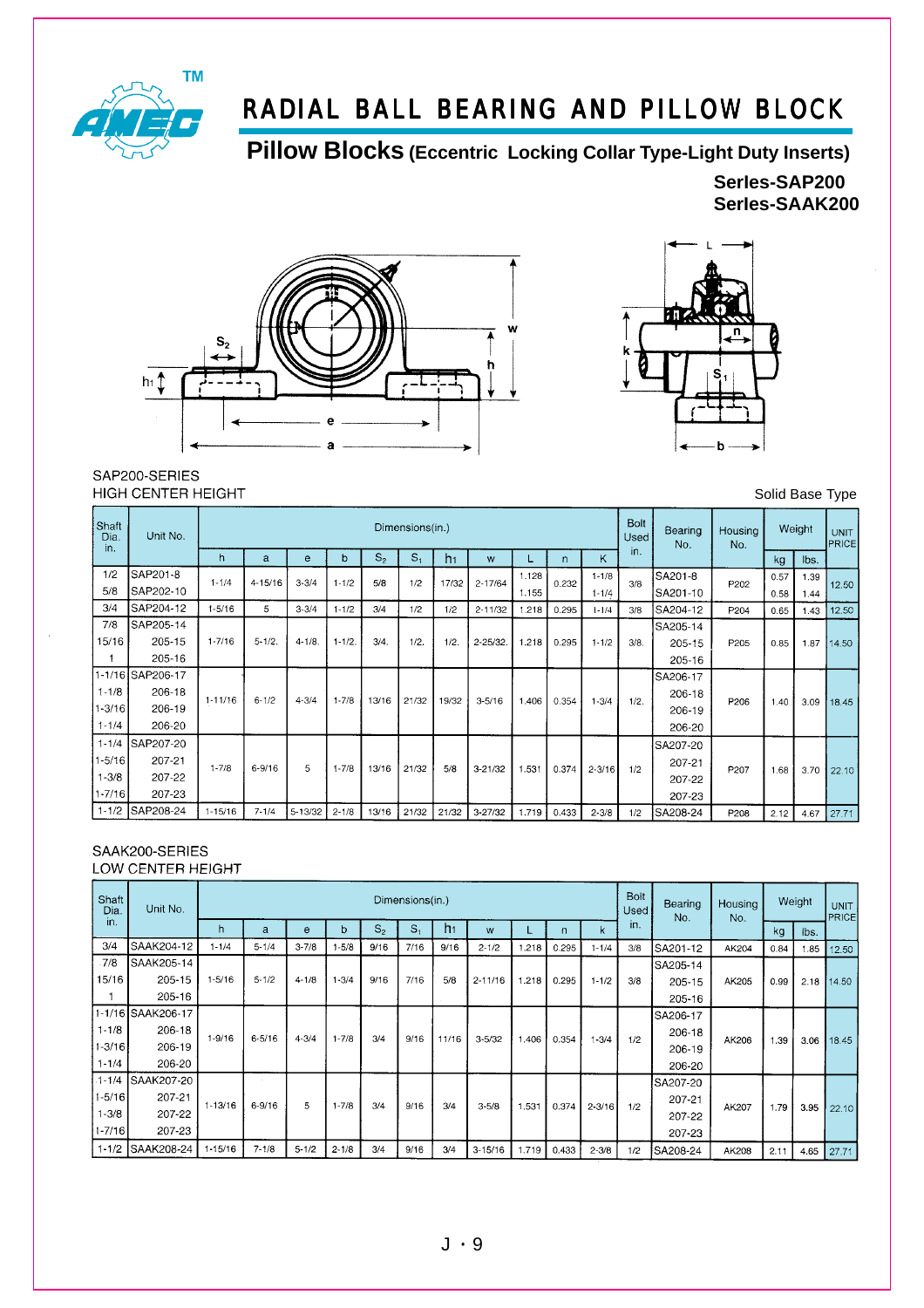

**2-Bolt Flang Units (Set Screw Type) Series-UCFL200**





|                      | Shaft Dia.                                         | Unit No.                                                                    |                 |                 |            |       | Dimensions(in.) |              |                 |                          |        |        | Bolt<br>Used | Bearing                                                          | Housing      | Weight |      | Unit        |
|----------------------|----------------------------------------------------|-----------------------------------------------------------------------------|-----------------|-----------------|------------|-------|-----------------|--------------|-----------------|--------------------------|--------|--------|--------------|------------------------------------------------------------------|--------------|--------|------|-------------|
| mm                   | in.                                                |                                                                             | a               | e               | Ť          | g     | $\mathbf{I}$    | $\mathbf{s}$ | b               | Ÿ                        | Bi     | n      | in.          | No.                                                              | No.          | kg     | lbs. | Price       |
| 12<br>15<br>17<br>20 | 1/2<br>5/8<br>3/4                                  | <b>UCFL201-8</b><br>202-10<br>204-12<br><b>UCFL201</b><br>202<br>203<br>204 | $4 - 7/16$      | 3-35/64         | 19/32      | 7/16  | $\mathbf{1}$    | 15/32        | $2 - 3/8$       | $1 - 5/16$               | 1.2205 | 0.5000 | 3/8          | UC201-8<br>202-10<br>204-12<br><b>UC201</b><br>202<br>203<br>204 | FL204        | 0.50   | 1.10 | 10.50       |
| 25                   | 7/8<br>15/16<br>$\mathbf{1}$                       | <b>UCFL205-14</b><br>205-15<br>205-16<br><b>UCFL205</b>                     | $5 - 1/8$       | 3-57/64         | 5/8        | 1/2   | $1 - 1/16$      | 5/8          | 2-11/16 1-15/32 |                          | 1.3386 | 0.5630 | 1/2          | UC205-14<br>205-15<br>205-16<br><b>UC205</b>                     | FL205        | 0.70   | 1.54 | 12.95       |
| 30                   | $1 - 1/16$<br>$1 - 1/8$<br>$1 - 3/16$<br>$1 - 1/4$ | <b>UCFL206-17</b><br>$206 - 18$<br>206-19<br>206-20<br>UCFL206              | 5-13/16 4-39/64 |                 | 45/64      | 1/2   | $1 - 7/32$      | 5/8          | $3 - 5/32$      | 1-19/32                  | 1.5000 | 0.6260 | 1/2          | UC206-17<br>206-18<br>206-19<br>206-20<br><b>UC206</b>           | FL206        | 0.98   | 2.16 | 16.35       |
| 35                   | $1 - 1/4$<br>$1 - 5/16$<br>$1 - 3/8$<br>$1 - 7/16$ | <b>UCFL207-20</b><br>207-21<br>207-22<br>207-23<br><b>UCFL207</b>           | $6 - 11/32$     | $5 - 1/8$       | 3/4        | 9/16  | $1 - 11/32$     | 5/8          | 3-17/32         | $1 - 3/4$                | 1.6890 | 0.6890 | 1/2          | UC207-20<br>207-21<br>207-22<br>207-23<br><b>UC207</b>           | FL207        | 1.35   | 2.98 | 20.10       |
| 40                   | $1 - 1/2$<br>$1 - 9/16$                            | <b>UCFL208-24</b><br>208-25<br>UCFL208                                      | $6 - 7/8$       | 5-43/64         | 53/64      | 9/16  | $1 - 13/32$     | 5/8          | $3-15/16$       | $2 - 1/64$               | 1.9370 | 0.7480 | 1/2          | UC208-24<br>208-25<br><b>UC208</b>                               | <b>FL208</b> | 1.69   | 3.73 | 24.17       |
| 45                   | $1 - 5/8$<br>$1 - 11/16$<br>$1 - 3/4$              | <b>UCFL209-26</b><br>209-27<br>209-28<br>UCFL209                            | 7-13/32         | 5-53/64         | 55/64      | 19/32 | $1 - 1/2$       | 3/4          | $4 - 1/4$       | $2 - 1/16$               | 1.9370 | 0.7480 | 5/8          | UC209-26<br>209-27<br><b>UC209</b>                               | FL209        | 2.04   | 4.50 | 26.11       |
| 50                   | $1 - 7/8$<br>1-15/16                               | UCFL210-30<br>210-31<br>UCFL210                                             | $7 - 3/4$       | $6 - 3/16$      | 55/64      | 19/32 | $1 - 9/16$      | 3/4          | 4-17/32         | $2 - 5/32$               | 2.0315 | 0.7480 | 5/8          | UC210-30<br>210-31<br><b>UC210</b>                               | FL210        | 2.30   | 5.07 | 32.52       |
| 55                   | $\overline{c}$<br>$2 - 1/8$<br>$2 - 3/16$          | UCFL211-32<br>211-34<br>211-35<br>UCFL211                                   | 8-13/16         | $7 - 1/4$       | 63/64      | 23/32 | $1 - 11/16$     | 3/4          | $5 - 1/8$       | $2 - 5/16$               | 2.1890 | 0.8740 | 5/8          | UC211-32<br>211-34<br>211-35<br><b>UC211</b>                     | FL211        | 3.30   | 7.28 | 42.50       |
| 60                   | $2 - 1/4$<br>$2 - 3/8$<br>$2 - 7/16$               | UCFL212-36<br>212-38<br>212-39<br><b>UCFL212</b>                            |                 | 9-27/32 7-61/64 | 1-9/64     | 23/32 | $1 - 7/8$       | 29/32        | $5 - 1/2$       | $\frac{1}{2}$<br>2-23/32 | 2.5630 | 1.0000 | 3/4          | UC212-36<br>212-38<br>212-39<br><b>UC212</b>                     | FL212        | 4.30   | 9.48 | 52.80       |
| 65                   | $2 - 1/2$                                          | <b>UCFL213-40</b><br>UCFL213                                                |                 | 10-5/32 8-17/64 | $1 - 3/16$ | 25/32 | 1-31/32         | 29/32        | $6 - 3/32$      | $2 - 3/4$                | 2.5630 | 1.0000 | 3/4          | UC213-40<br><b>UC213</b>                                         | FL213        | 5.40   |      | 11.90 69.70 |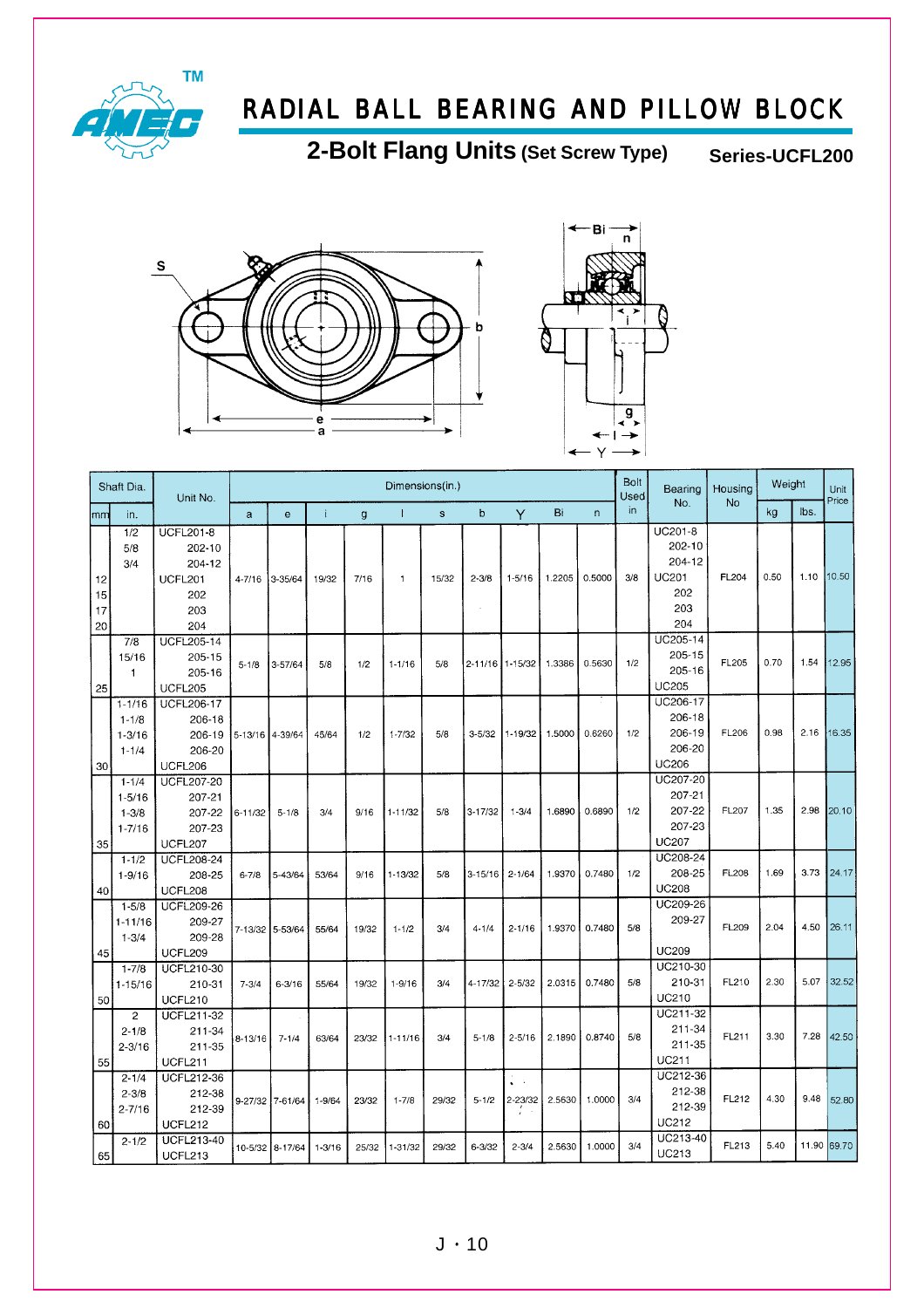

2-Bolt Flang Units (Set Screw Type) Series-UCFT200



|                | Shaft Dia.                                         | Unit No.                                                             |              |             |           |      | Dimensions (in.)                |       |             |                             |    |               | <b>Bolt</b><br>Used | <b>Bearing</b>                                                   | Housing |      | Weight | Unit         |
|----------------|----------------------------------------------------|----------------------------------------------------------------------|--------------|-------------|-----------|------|---------------------------------|-------|-------------|-----------------------------|----|---------------|---------------------|------------------------------------------------------------------|---------|------|--------|--------------|
| mm             | in.                                                |                                                                      | $\mathbf{a}$ | e           | f.        | g    | 1                               | s     | $\mathbf b$ | Y                           | BI | n             | in.                 | No.                                                              | No.     | kq   | lbs.   | Price        |
| 12<br>15<br>17 | 1/2<br>5/8<br>3/4                                  | <b>UCFT201-8</b><br>202-10<br>204-12<br><b>UCFT201</b><br>202<br>203 | 4-13/32      | $3 - 17/32$ | 3/4       | 7/16 | $1 - 5/32$                      | 13/32 |             | 2-3/8 1-25/32 1.2205 0.5000 |    |               | 5/16                | <b>UC201-8</b><br>202-10<br>204-12<br><b>UC201</b><br>202<br>203 | FT204   | 0.58 | 1.28   | 10.50        |
| 20<br>25       | 7/8<br>15/16<br>$\mathbf{1}$                       | 204<br><b>UCFT205-14</b><br>205-15<br>205-16<br><b>UCFT205</b>       | $4 - 7/8$    | $3-57/64$   | 25/32     |      | 17/32 1-7/32                    | 1/2   | $2 - 3/4$   | 1-27/32 1.3386 0.5630       |    |               | 3/8                 | 204<br>UC205-14<br>205-15<br>205-16<br><b>UC205</b>              | FT205   | 0.83 |        | $1.83$ 12.95 |
| 30             | $1 - 1/16$<br>$1 - 1/8$<br>$1 - 3/16$<br>$1 - 1/4$ | <b>UCFT206-17</b><br>206-18<br>206-19<br>206-20<br><b>UCFT206</b>    | $5 - 9/16$   | 4-19/32     | 53/64     |      | 17/32 1-11/32                   | 1/2   | $3 - 1/4$   | $\overline{2}$              |    | 1.5000 0.6260 | 3/8                 | UC206-17<br>206-18<br>206-19<br>206-20<br><b>UC206</b>           | FT206   | 1.05 |        | 2.32 16.35   |
| 35             | $1 - 1/4$<br>$1 - 5/16$<br>$1 - 3/8$<br>$1 - 7/16$ | <b>UCFT207-20</b><br>207-21<br>207-22<br>207-23<br><b>UCFT207</b>    | $6 - 1/8$    | $5 - 1/8$   | 27/32     | 9/16 | $1 - 7/16$                      | 35/64 | $3 - 3/4$   | $2 - 1/8$                   |    | 1 6890 0.6890 | 7/16                | UC207-20<br>207-21<br>207-22<br>207-23<br><b>UC207</b>           | FT207   | 1.57 |        | 3.46 20.10   |
| 40             | $1 - 1/2$<br>$1 - 9/16$                            | <b>UCFT208-24</b><br>208-25<br><b>UCFT208</b>                        | $6 - 3/4$    | 5-21/32     | 15/16     | 9/16 | 1-17/32                         | 35/64 | $4 - 1/8$   | $2 - 5/16$                  |    | 1.9370 0.7480 | 7/16                | UC208-24<br>208-25<br><b>UC208</b>                               | FT208   | 1.97 |        | 4.34 24.71   |
| 45             | $1 - 5/8$<br>1-11/16<br>$1 - 3/4$                  | <b>UCFT209-26</b><br>209-27<br>209-28<br><b>UCFT209</b>              | $7 - 1/16$   | 5-27/32     | 15/16     | 9/16 | $1 - 9/16$                      | 5/8   | $4 - 3/8$   | $2 - 5/16$                  |    | 1.9370 0.7480 | 1/2                 | UC209-26<br>209-27<br>209-28<br><b>UC209</b>                     | FT209   | 2.32 |        | $5.12$ 26.11 |
| 50             | $1 - 7/8$<br>$1 - 15/16$                           | <b>UCFT210-30</b><br>210-31<br><b>UCFT210</b>                        | $7 - 7/16$   | $6 - 3/16$  | $1 - 1/8$ | 9/16 | 1-27/32                         | 5/8   | 4-9/16      | $2 - 5/8$                   |    | 2.0315 0.7480 | 1/2                 | UC210-30<br>210-31<br><b>UC210</b>                               | FT210   | 2.70 |        | 5.95 32.52   |
| 55             | $\overline{2}$<br>$2 - 1/8$<br>$2 - 3/16$          | <b>UCFT211-32</b><br>211-34<br>211-35<br><b>UCFT211</b>              | $8 - 1/2$    | $7 - 1/4$   |           |      | 1-17/64  13/16  1-31/32   45/64 |       |             | 5-1/4 2-31/32 2.1890 0.8740 |    |               | 9/16                | UC211-32<br>211-34<br>211-35<br><b>UC211</b>                     | FT211   | 4.06 |        | 8.95 42.50   |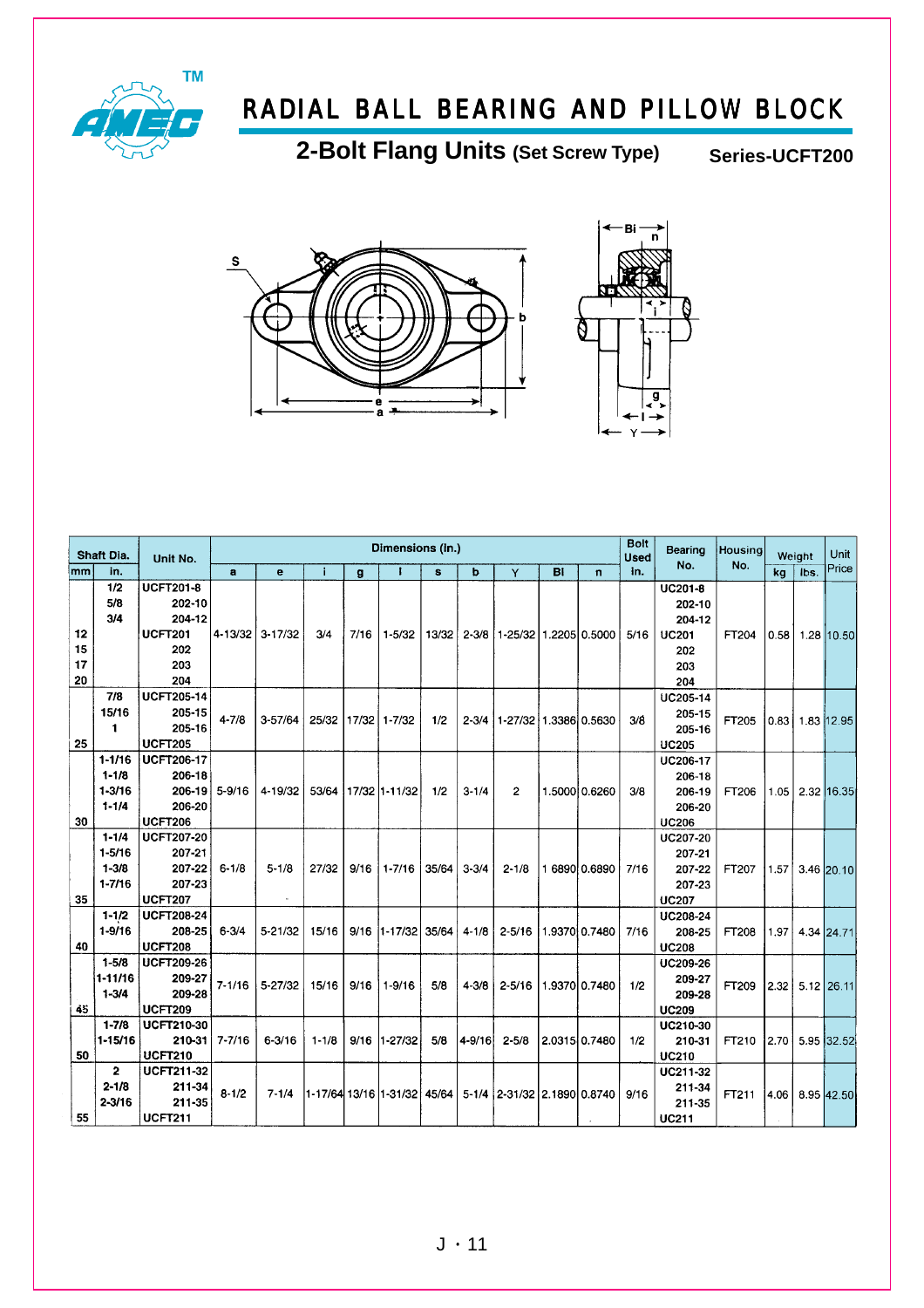

**2-Bolt Flange Unit (Light Duty Cast Iron Housings)**

**Series-SBLF200 Series-SALF200**







#### SBLF200-SERIES **SET SCREW TYPE**

| Shaft Dia. | Unit No.          |             |             |       |       | Dimensions (in.) |                                                               | <b>Bolt</b><br><b>Used</b> | <b>Bearing</b> | <b>Housing</b> | Weight |            | Unit         |      |      |       |  |
|------------|-------------------|-------------|-------------|-------|-------|------------------|---------------------------------------------------------------|----------------------------|----------------|----------------|--------|------------|--------------|------|------|-------|--|
| in.        |                   | a           | e           | g     |       | s                | b                                                             | Y                          | Bi             | $\mathsf{n}$   | in.    | No.        | No.          | ka   | ibs. | Price |  |
| 1/2        | <b>SBLF201-8</b>  | $3 - 3/16$  | $2 - 1/2$   | 3/8   | 23/32 | 5/16             | $2 - 7/32$                                                    |                            | 0.866          | 0.236          | 1/4    | SB201-8    | LF203        | 0.27 | 0.60 | 10.50 |  |
| 5/8        | 202-10            |             |             |       |       |                  |                                                               |                            |                |                |        | 202-10     |              |      |      |       |  |
| 3/4        | <b>SBLF204-12</b> | $3 - 17/32$ | $2 - 13/16$ | 7/16  | 25/32 | 25/64            | $2 - 13/32$                                                   | $-5/32$                    | 0.984          | 0.275          | 5/16   | SB204-12   | LF204        | 0.30 | 0.66 | 10.50 |  |
| 7/8        | <b>SBLF205-14</b> |             |             |       |       |                  |                                                               |                            |                |                |        | SB205-14   |              |      |      |       |  |
| 15/16      | 205-15            | $3 - 3/4$   | 2-63/64     | 7/16  | 25/32 | 25/64            | $2 - 17/32$                                                   | $1 - 3/16$                 | 1.062          | 0.295          | 5/16   | 205-15     | LF205        | 0.39 | 0.86 | 11.50 |  |
|            | 205-16            |             |             |       |       |                  |                                                               |                            |                |                |        | $205 - 16$ |              |      |      |       |  |
| $1 - 1/16$ | <b>SBLF206-17</b> |             |             |       |       |                  |                                                               |                            |                |                |        | SB206-17   |              |      |      |       |  |
| $1 - 1/8$  | 206-18            |             |             |       |       |                  | 206-18<br>3/8<br>0.315<br>3<br>$1 - 11/32$<br>1.181<br>206-19 | <b>LF206</b>               | 0.56           | 1.23           | 15.20  |            |              |      |      |       |  |
| $1 - 3/16$ | 206-19            | $4 - 7/16$  | $3 - 9/16$  | 15/32 | 7/8   | 15/32            |                                                               |                            |                |                |        |            |              |      |      |       |  |
| $1 - 1/4$  | 206-20            |             |             |       |       |                  |                                                               |                            |                |                |        | 206-20     |              |      |      |       |  |
| $1 - 1/4$  | <b>SBLF207-20</b> |             |             |       |       |                  |                                                               |                            |                |                |        | SB207-20   |              |      |      |       |  |
| $1 - 5/16$ | 207-21            |             |             |       |       |                  |                                                               |                            |                |                | 3/8    | 207-21     | <b>LF207</b> | 0.77 | 1.70 | 19.10 |  |
| $1 - 3/8$  | 207-22            | $4 - 13/16$ | $3-15/16$   | 33/64 | 15/16 | 15/32            | $3 - 1/2$                                                     | $1 - 7/16$                 | 1.259          | 0.335          |        | 207-22     |              |      |      |       |  |
| 1.7/16     | 207-23            |             |             |       |       |                  |                                                               |                            |                |                |        |            | 207-23       |      |      |       |  |

#### SALF200-SERIES

#### **ECCENTRIC LOCKING COLLAR TYPE**

| <b>Shaft Dia.</b> | Unit No.          |            |                 |       |       | Dimensions (in.) | <b>Bolt</b><br><b>Used</b> | Bearing     | <b>Housing</b> |         | Weight     |           |                    |              |              |      |       |       |
|-------------------|-------------------|------------|-----------------|-------|-------|------------------|----------------------------|-------------|----------------|---------|------------|-----------|--------------------|--------------|--------------|------|-------|-------|
| in.               |                   | a          | е               | g     |       | s                | b                          |             |                | n       | k          | in.       | No.                | No.          | kg           | lbs. | Price |       |
| 1/2               | <b>SALF201-8</b>  | $3 - 3/16$ | $2 - 1/2$       | 3/8   | 23/32 | 5/16             | $2 - 7/32$                 | $1 - 1/4$   | 1.125          | 0.256   | $1 - 1/8$  | 1/4       | SA201-8            | LF203        | 0.30         | 0.66 | 10.50 |       |
| 5/8               | 202-10            |            |                 |       |       |                  |                            |             |                |         |            |           | 202-10             |              |              |      |       |       |
| 3/4               | <b>SALF204-12</b> |            | 3-17/32 2-13/16 | 7/16  | 25/32 | 25/64            | $2 - 13/32$                | $1 - 3/8$   | 1.128          | 0.295   | $1 - 1/4$  | 5/16      | SA204-12           | LF204        | 0.34         | 0.75 | 10.50 |       |
| 7/8               | <b>SALF205-14</b> |            |                 |       |       |                  |                            |             |                |         |            |           | SA205-14           |              |              |      |       |       |
| 15/16             | 205-15            | $3 - 3/4$  | 2-63/64         |       | 7/16  | 25/32            | 25/64                      | $2 - 17/32$ | $1 - 3/8$      | 1.128   | 0.295      | $1 - 1/2$ | 5/16               | 205-15       | <b>LF205</b> | 0.44 | 0.97  | 11.50 |
|                   | 205-16            |            |                 |       |       |                  |                            |             |                |         |            |           | 205-16             |              |              |      |       |       |
| 11/16             | <b>SALF206-17</b> |            |                 |       |       |                  |                            |             |                |         |            |           | SA206-17<br>206-18 |              | 0.64         |      |       |       |
| $1 - 1/8$         | 206-18            |            |                 | 15/32 | 7/8   | 15/32            | 3                          | $1 - 17/32$ | 1.406          | 0 3 5 4 | $1 - 3/4$  | 3/8       |                    | <b>LF206</b> |              | 1.41 | 15.20 |       |
| $1 - 3/16$        | 206-19            | 4 7/16     | $3 - 9/16$      |       |       |                  |                            |             |                |         |            |           | 206-19             |              |              |      |       |       |
| $1 - 1/4$         | 206-20            |            |                 |       |       |                  |                            |             |                |         |            |           | 206-20             |              |              |      |       |       |
| $1 - 1/4$         | <b>SALF207-20</b> |            |                 |       |       |                  |                            |             |                |         |            |           | SA207-20           |              |              |      |       |       |
| $1 - 5/16$        | 207-21            |            |                 | 33/64 | 15/16 | 15/32            | $3 - 1/2$                  |             |                |         | $2 - 3/16$ | 3/8       | 207-21             | <b>LF207</b> | 0.92         | 2.03 | 19.10 |       |
| $1 - 3/8$         | 207-22            |            | 4-13/16 3-15/16 |       |       |                  |                            | $1 - 11/16$ | 1.531          | 0.374   |            |           | 207-22             |              |              |      |       |       |
| $1 - 7/16$        | 207-23            |            |                 |       |       |                  |                            |             |                |         |            |           |                    | 207-23       |              |      |       |       |

Note: To specify relubricatable units, add "G" suffix, (e.g., SBLF205-16G).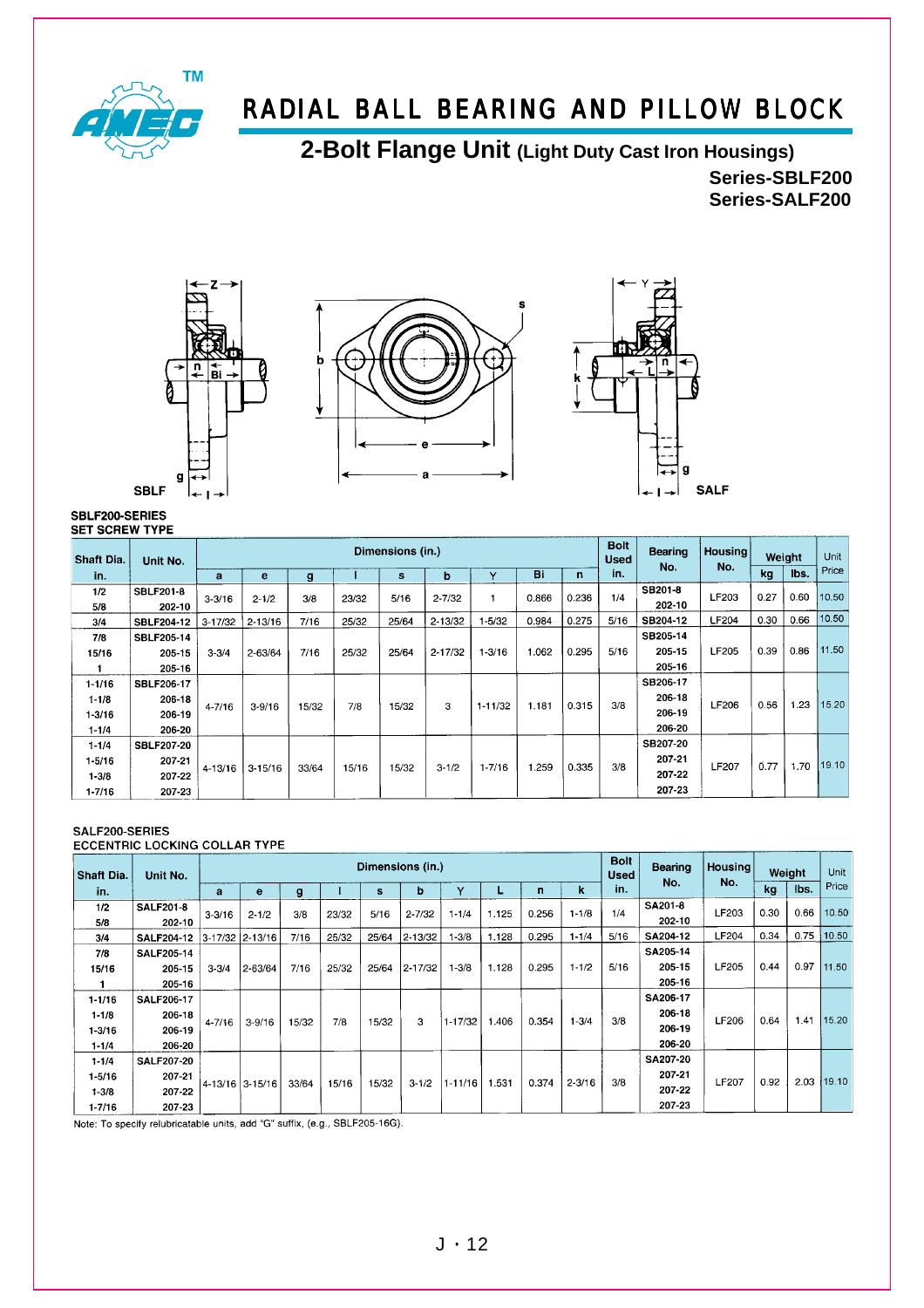

**4-Bolt Flange Units (Set Screw Type) Series-UCF200**





|                      | Shaft Dia.                                         | Unit No.                                                                                           |              |             |             |       | Dimensions(in.) |       |             |        |                | <b>Bolt</b><br>Used | Bearing                                                          | Housing |      | Weight | <b>Unit</b> |
|----------------------|----------------------------------------------------|----------------------------------------------------------------------------------------------------|--------------|-------------|-------------|-------|-----------------|-------|-------------|--------|----------------|---------------------|------------------------------------------------------------------|---------|------|--------|-------------|
| mm                   | in.                                                |                                                                                                    | $\mathbf{a}$ | $\mathbf e$ | ÷           | g     |                 | s     | Y           | Bi     | $\overline{n}$ | in.                 | No.                                                              | No.     | kg   | lbs.   | Price       |
| 12<br>15<br>17<br>20 | 1/2<br>5/8<br>3/4                                  | $UCF201-8$<br>202-10<br>204-12<br><b>UCF201</b><br><b>UCF202</b><br><b>UCF203</b><br><b>UCF204</b> | $3 - 3/8$    | 2-33/64     | 19/32       | 15/32 | 1               | 15/32 | $1 - 5/16$  | 1.2205 | 0.5000         | 3/8                 | UC201-8<br>202-10<br>204-12<br><b>UC201</b><br>202<br>203<br>204 | F204    | 0.65 | 1.43   | 10.50       |
| 25                   | 7/8<br>15/16<br>1.                                 | UCF205-14<br>205-15<br>205-16<br><b>UCF205</b>                                                     | $3 - 3/4$    | $2 - 3/4$   | 5/8         | 9/16  | $1 - 1/16$      | 15/32 | $1 - 13/32$ | 1.3386 | 0.5630         | 3/8                 | UC205-14<br>205-15<br>205-16<br><b>UC205</b>                     | F205    | 0.85 | 1.87   | 12.95       |
| 30                   | $1 - 1/16$<br>$1 - 1/8$<br>$1 - 3/16$<br>$1 - 1/4$ | UCF206-17<br>206-18<br>206-19<br>206-20<br><b>UCF206</b>                                           | $4 - 1/4$    | 3-17/64     | 45/64       | 9/16  | $1 - 7/32$      | 15/32 | 1-19/32     | 1.5000 | 0.6260         | 3/8                 | UC206-17<br>206-18<br>206-19<br>206-20<br><b>UC206</b>           | F206    | 1.15 | 2.54   | 16.35       |
| 35                   | $1 - 1/4$<br>$1 - 5/16$<br>$1 - 3/8$<br>$1 - 7/16$ | UCF207-20<br>207-21<br>207-22<br>207-23<br><b>UCF207</b>                                           | 4-19/32      | $3 - 5/8$   | 3/4         | 5/8   | $1 - 11/32$     | 35/64 | $1 - 3/4$   | 1.6890 | 0.6890         | 7/16                | UC207-20<br>207-21<br>207-22<br>207-23<br><b>UC207</b>           | F207    | 1.60 | 3.53   | 20.10       |
| 40                   | $1 - 1/2$<br>$1 - 9/16$                            | <b>UCF208-24</b><br>208-25<br><b>UCF208</b>                                                        | $5 - 1/8$    | $4 - 1/64$  | 53/64       | 5/8   | $1 - 13/32$     | 5/8   | $2 - 1/64$  | 1.9370 | 0.7480         | 1/2                 | UC208-24<br>208-25<br><b>UC208</b>                               | F208    | 2.05 | 4.52   | 24.17       |
| 45                   | $1 - 5/8$<br>1-11/16<br>$1 - 3/4$                  | UCF209-26<br>209-27<br>209-28<br><b>UCF209</b>                                                     | 5-13/32      | 4-9/64      | 55/64       | 23/32 | $1 - 1/2$       | 5/8   | $2 - 1/16$  | 1.9370 | 0.7480         | 1/2                 | UC209-26<br>209-27<br><b>UC209</b>                               | F209    | 2.38 | 5.25   | 26.11       |
| 50                   | $1 - 7/8$<br>1-15/16                               | UCF210-30<br>210-31<br><b>UCF210</b>                                                               | $5 - 5/8$    | $4 - 3/8$   | 55/64       | 23/32 | $1 - 9/16$      | 5/8   | $2 - 5/32$  | 2.0315 | 0.7480         | 1/2                 | UC210-30<br>210-31<br>UC210                                      | F210    | 2.50 |        | 5.51 32.52  |
| 55                   | $\overline{2}$<br>$2 - 1/8$<br>$2 - 3/16$          | UCF211-32<br>211-34<br>211-35<br>UCF211                                                            | $6 - 3/8$    | $5 - 1/8$   | 63/64       | 25/32 | $1 - 11/16$     | 3/4   | $2 - 5/16$  | 2.1890 | 0.8740         | 5/8                 | UC211-32<br>211-34<br>211-35<br><b>UC211</b>                     | F211    | 3.60 | 7.94   | 42.50       |
| 60                   | $2 - 1/4$<br>$2 - 3/8$<br>$2 - 7/16$               | UCF212-36<br>212-38<br>212-39<br><b>UCF212</b>                                                     | $6 - 7/8$    | $5 - 5/8$   | $1 - 9/16$  | 25/32 | $1 - 7/8$       | 3/4   | $2 - 23/32$ | 2.5630 | 1.0000         | 5/8                 | UC212-36<br>212-38<br>212-39<br><b>UC212</b>                     | F212    | 4.90 | 10.8   | 52.80       |
| 65                   | $2 - 1/2$                                          | 213-40<br>UCF213                                                                                   | $7 - 3/8$    | 5-55/64     | $1 - 3/16$  | 25/32 | $1 - 31/32$     | 3/4   | $2 - 3/4$   | 2.5630 | 1.0000         | 5/8                 | UC213-40<br><b>UC213</b>                                         | F213    | 5.90 | 13.0   | 69.70       |
| 70                   | $2 - 3/4$                                          | UCF214-44<br>UCF214                                                                                | 7-19/32      | 5-63/64     | $1 - 7/32$  | 15/64 | $2 - 1/8$       | 3/4   | 2-31/32     | 2.9370 | 1.1890         | 5/8                 | UC214-44<br><b>UC214</b>                                         | F214    | 6.30 |        | 13.90 78.50 |
| 75                   | $2 - 15/16$<br>з                                   | <b>UCF215-47</b><br>UCF215-48<br>UCF215                                                            | $7 - 7/8$    | 6-17/64     | $1 - 11/32$ | 15/16 | $2 - 7/32$      | 3/4   | $3 - 3/32$  | 3.0630 | 1.3110         | 5/8                 | UC215-47<br>215-48<br><b>UC215</b>                               | F215    | 6.80 | 15.0   | 93.50       |